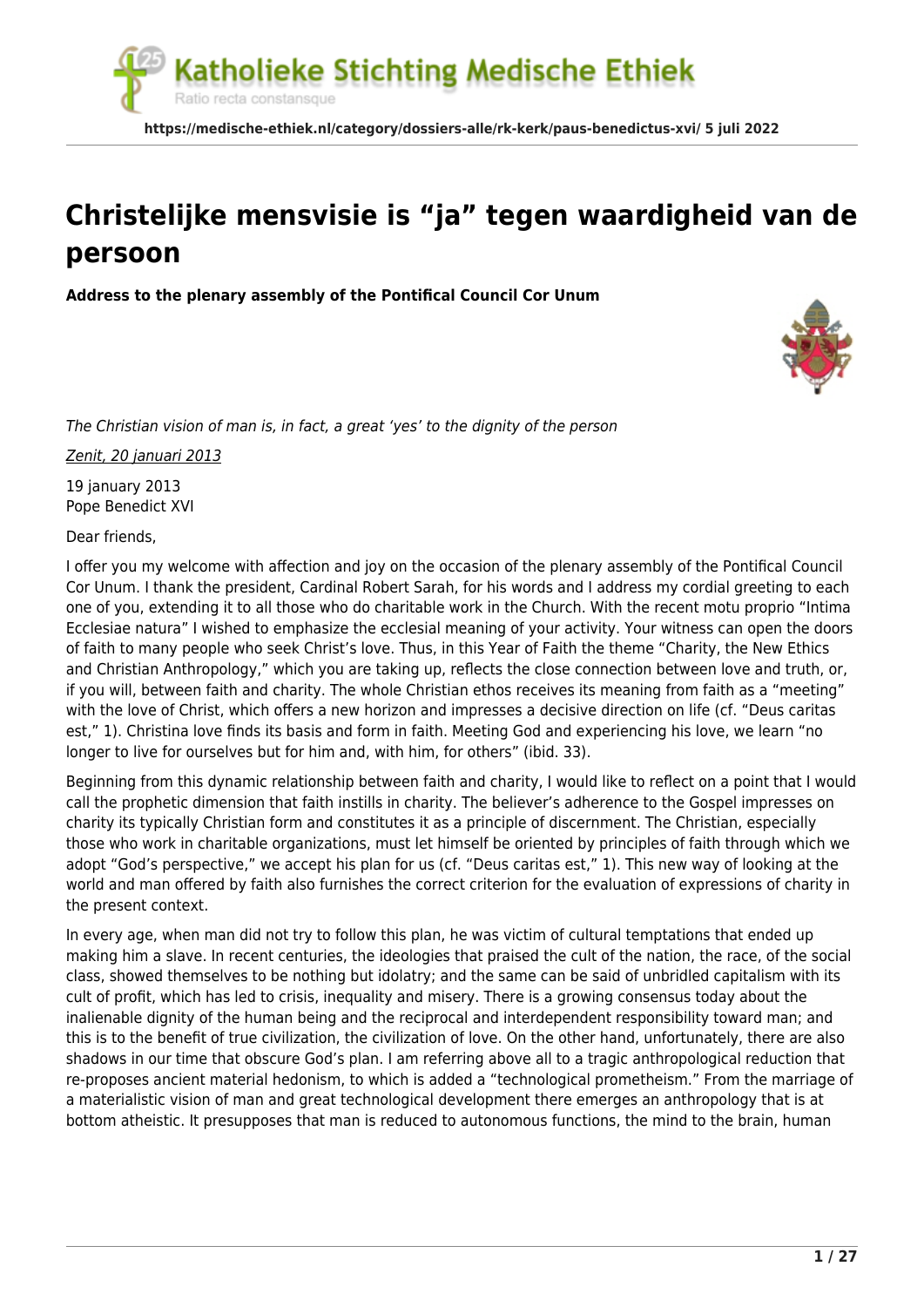#### **https://medische-ethiek.nl/category/dossiers-alle/rk-kerk/paus-benedictus-xvi/ 5 juli 2022**

Ratio recta constansque

history to a destiny of self-realization. All of this prescinds from God, from the properly spiritual dimension and from a horizon beyond this world. In the perspective of a man deprived of his soul and of a personal relation with the Creator, that which is technologically possible becomes morally legitimate, every experiment is thus acceptable, every political demographic acceptable, every form of manipulation justified. The danger most to be feared in this current of thought is the absolutization of man: man wants to be "ab-solutus," absolved of every bond and of every natural constitution. He pretends to be independent and thinks that his happiness lies solely in the affirmation of self. "Man calls his nature into question … From now on there is only the abstract human being, who chooses for himself what his nature is to be" (Speech to the Roman Curia, December 21, 2012). This is a radical negation of man's creatureliness and filial condition, which leads to a tragic solitude.

The faith and healthy Christian discernment bring us therefore to pay prophetic attention to this problematic ethical situation and to the mentality that it supposes. Just collaboration with international organizations in the field of development and in human promotion must not make us close our eyes to these dangerous ideologies, and the Pastors of the Church – which is the "pillar and ground of the truth" (1 Timothy 3:15) – have a duty to warn both faithful Catholics and every person of good will and right reason about these deviations. This is a harmful deviation for man even if it is waved with good intentions as a banner of presumed progress, or of presumed rights, or of a presumed humanism. In the face of these anthropological reductions, what is the task of every Christian – and especially your task – involved in charitable work, and so in direct relations with many social protagonists? We certainly must exercise a critical vigilance and, sometimes, refuse money and collaboration that would, directly or indirectly, support actions and projects that run contrary to a Christian anthropology. But, positively speaking, the Church is always committed to the promotion of man according to God's plan, man in his integral dignity, with respect for his twofold vertical and horizontal dimension. The actions of ecclesial development organizations are also oriented in this direction. The Christian vision of man is, in fact, a great "yes" to the dignity of the person called to intimate communion with God, a filial communion, humble and confident. The human being is neither an individual subsisting in himself nor an anonymous element of the collective. He is rather a singular and unrepeatable person intrinsically ordered to relationship and sociality. For this reason the Church stresses her great "yes" to the dignity and beauty of marriage as an expression of a faithful and fecund alliance between man and woman, and says "no" to such philosophies as the philosophy of gender. The Church is guided by the fact that the reciprocity between man and woman is the expression of the beauty of the nature willed by the Creator.

Dear friends, I thank you for your commitment on behalf of man, in fidelity to his true dignity. In the face of these challenges of our times, we know that the answer is the encounter with Christ. In him man can fully realize his personal good and the common good. I encourage you to continue in your work with a joyful and generous spirit as I bestow upon you the Apostolic Benediction from my heart.

Translation by Joseph G. Trabbic

### **[Ga en doe evenzo](https://medische-ethiek.nl/ga-en-doe-evenzo/)**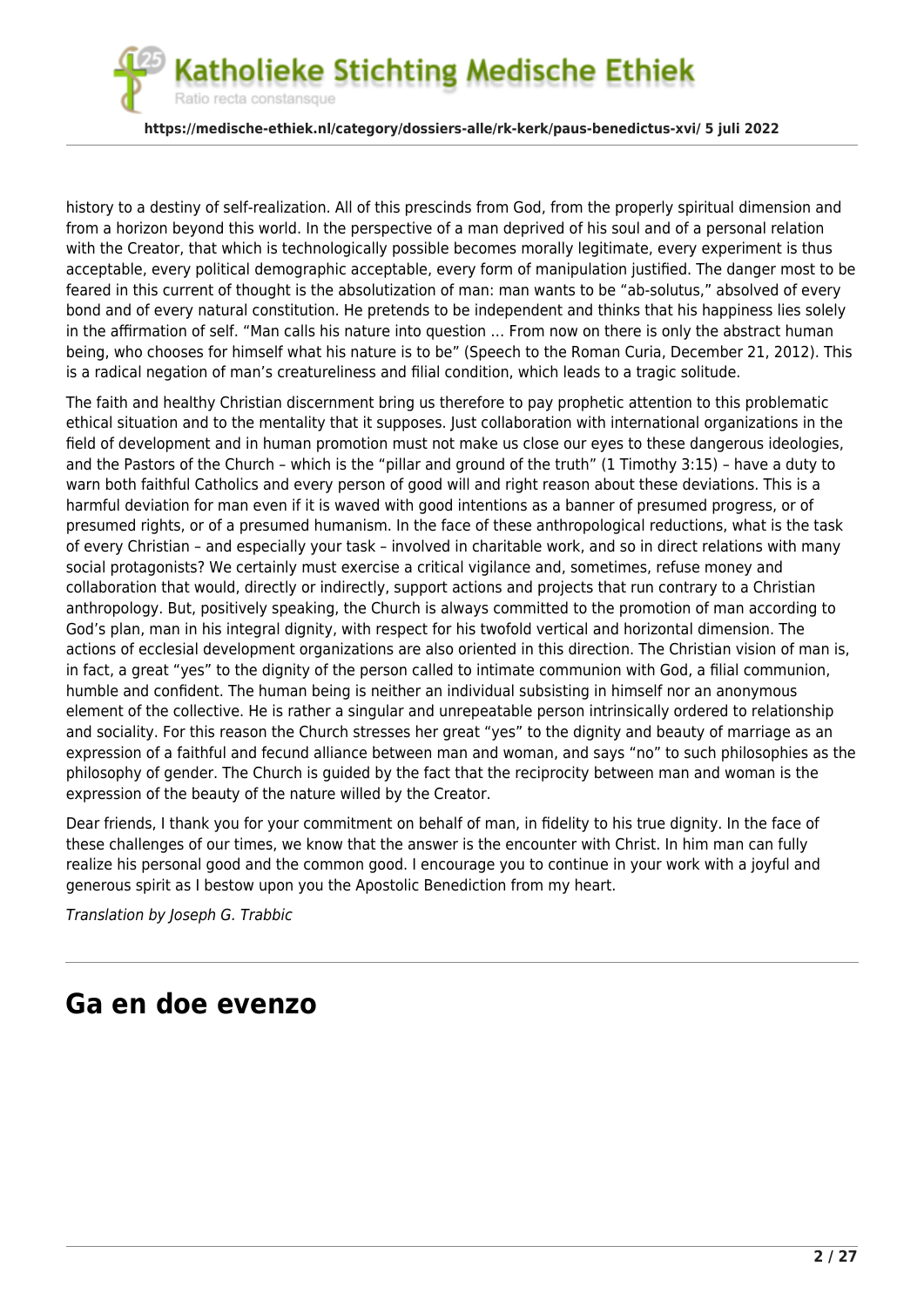tholieke Stichting Medische Ethiek Ratio recta constansque

**https://medische-ethiek.nl/category/dossiers-alle/rk-kerk/paus-benedictus-xvi/ 5 juli 2022**

### **Message of His Holiness Pope Benedict XVI for the twenty-first World Day of the Sick (11 February 2013)**



"Go and do likewise" (Lk 10:37)

2 January 2013 Pope Benedict XVI

Dear Brothers and Sisters,

1. On 11 February 2013, the liturgical memorial of Our Lady of Lourdes, the Twenty-first World Day of the Sick will be solemnly celebrated at the Marian Shrine of Altötting. This day represents for the sick, for health care workers, for the faithful and for all people of goodwill "a privileged time of prayer, of sharing, of offering one's sufferings for the good of the Church, and a call for all to recognize in the features of their suffering brothers and sisters the Holy Face of Christ, who, by suffering, dying and rising has brought about the salvation of mankind" (John Paul II, Letter for the Institution of the World Day of the Sick, 13 May 1992, 3). On this occasion I feel especially close to you, dear friends, who in health care centres or at home, are undergoing a time of trial due to illness and suffering. May all of you be sustained by the comforting words of the Fathers of the Second Vatican Council: "You are not alone, separated, abandoned or useless. You have been called by Christ and are his living and transparent image" (Message to the Poor, the Sick and the Suffering).

2. So as to keep you company on the spiritual pilgrimage that leads us from Lourdes, a place which symbolizes hope and grace, to the Shrine of Altötting, I would like to propose for your reflection the exemplary figure of the Good Samaritan (cf. Lk 10:25-37). The Gospel parable recounted by Saint Luke is part of a series of scenes and events taken from daily life by which Jesus helps us to understand the deep love of God for every human being, especially those afflicted by sickness or pain. With the concluding words of the parable of the Good Samaritan, "Go and do likewise" (Lk 10:37), the Lord also indicates the attitude that each of his disciples should have towards others, especially those in need. We need to draw from the infinite love of God, through an intense relationship with him in prayer, the strength to live day by day with concrete concern, like that of the Good Samaritan, for those suffering in body and spirit who ask for our help, whether or not we know them and however poor they may be. This is true, not only for pastoral or health care workers, but for everyone, even for the sick themselves, who can experience this condition from a perspective of faith: "It is not by sidestepping or fleeing from suffering that we are healed, but rather by our capacity for accepting it, maturing through it and finding meaning through union with Christ, who suffered with infinite love" (Spe Salvi, 37).

3. Various Fathers of the Church saw Jesus himself in the Good Samaritan; and in the man who fell among thieves they saw Adam, our very humanity wounded and disoriented on account of its sins (cf. Origen, Homily on the Gospel of Luke XXXIV,1-9; Ambrose, Commentary on the Gospel of Saint Luke, 71-84; Augustine, Sermon 171). Jesus is the Son of God, the one who makes present the Father's love, a love which is faithful, eternal and without boundaries. But Jesus is also the one who sheds the garment of his divinity, who leaves his divine condition to assume the likeness of men (cf. Phil 2:6-8), drawing near to human suffering, even to the point of descending into hell, as we recite in the Creed, in order to bring hope and light. He does not jealously guard his equality with God (cf. Phil 2:6) but, filled with compassion, he looks into the abyss of human suffering so as to pour out the oil of consolation and the wine of hope.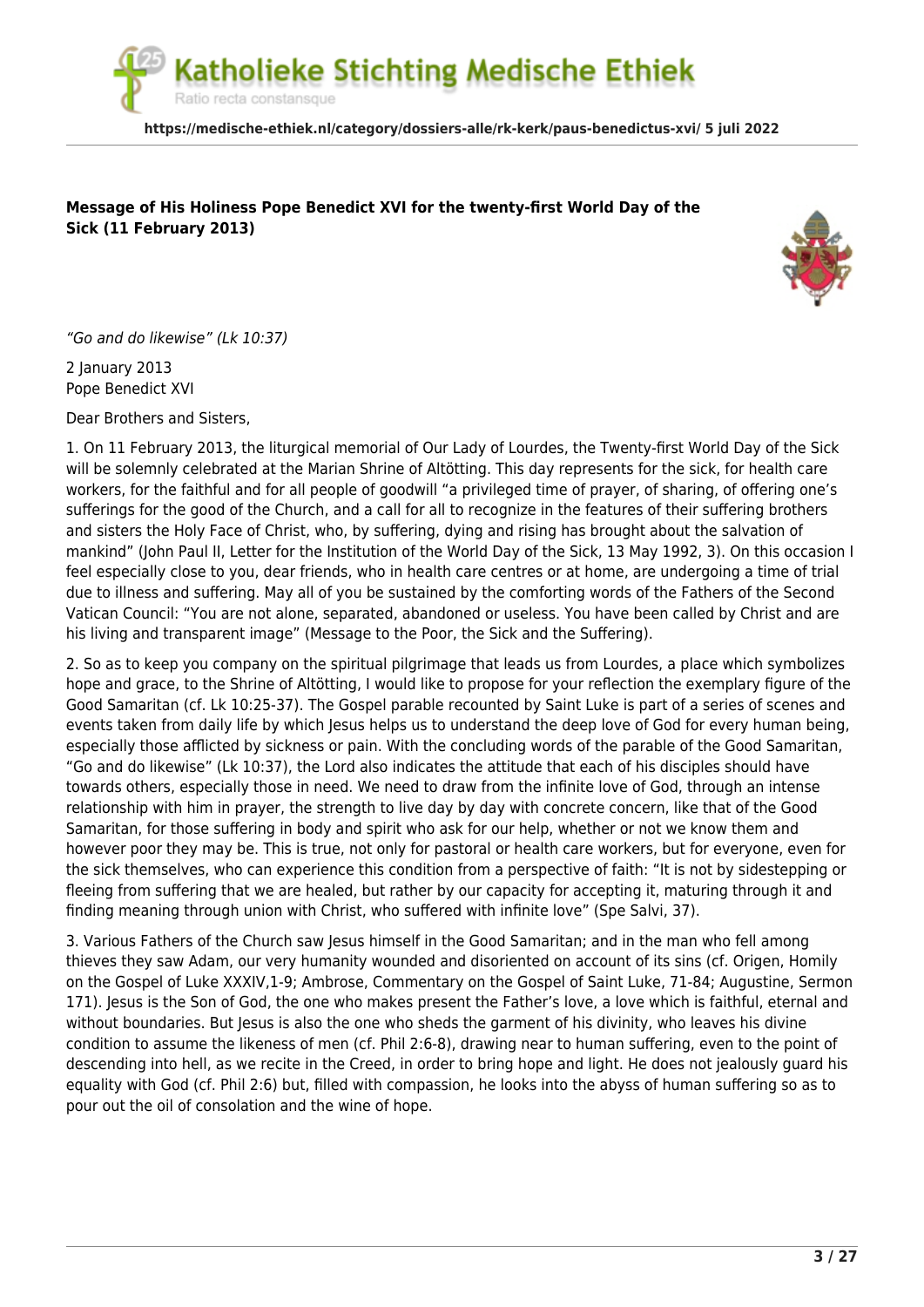Ratio recta constansque

**https://medische-ethiek.nl/category/dossiers-alle/rk-kerk/paus-benedictus-xvi/ 5 juli 2022**

4. The Year of Faith which we are celebrating is a fitting occasion for intensifying the service of charity in our ecclesial communities, so that each one of us can be a good Samaritan for others, for those close to us. Here I would like to recall the innumerable figures in the history of the Church who helped the sick to appreciate the human and spiritual value of their suffering, so that they might serve as an example and an encouragement. Saint Thérèse of the Child Jesus and the Holy Face, "an expert in the scientia amoris" (Novo Millennio Ineunte, 42), was able to experience "in deep union with the Passion of Jesus" the illness that brought her "to death through great suffering" (Address at General Audience, 6 April 2011). The Venerable Luigi Novarese, who still lives in the memory of many, throughout his ministry realized the special importance of praying for and with the sick and suffering, and he would often accompany them to Marian shrines, especially to the Grotto of Lourdes. Raoul Follereau, moved by love of neighbour, dedicated his life to caring for people afflicted by Hansen's disease, even at the world's farthest reaches, promoting, among other initiatives, World Leprosy Day. Blessed Teresa of Calcutta would always begin her day with an encounter with Jesus in the Eucharist and then she would go out into the streets, rosary in hand, to find and serve the Lord in the sick, especially in those "unwanted, unloved, uncared for". Saint Anna Schäffer of Mindelstetten, too, was able to unite in an exemplary way her sufferings to those of Christ: "her sick-bed became her cloister cell and her suffering a missionary service. Strengthened by daily communion, she became an untiring intercessor in prayer and a mirror of God's love for the many who sought her counsel" (Canonization Homily, 21 October 2012). In the Gospel the Blessed Virgin Mary stands out as one who follows her suffering Son to the supreme sacrifice on Golgotha. She does not lose hope in God's victory over evil, pain and death, and she knows how to accept in one embrace of faith and love, the Son of God who was born in the stable of Bethlehem and died on the Cross. Her steadfast trust in the power of God was illuminated by Christ's resurrection, which offers hope to the suffering and renews the certainty of the Lord's closeness and consolation.

5. Lastly, I would like to offer a word of warm gratitude and encouragement to Catholic health care institutions and to civil society, to Dioceses and Christian communities, to religious congregations engaged in the pastoral care of the sick, to health care workers' associations and to volunteers. May all realize ever more fully that "the Church today lives a fundamental aspect of her mission in lovingly and generously accepting every human being, especially those who are weak and sick" (Christifideles Laici, 38).

I entrust this Twenty-first World Day of the Sick to the intercession of Our Lady of Graces, venerated at Altötting, that she may always accompany those who suffer in their search for comfort and firm hope. May she assist all who are involved in the apostolate of mercy, so that they may become good Samaritans to their brothers and sisters afflicted by illness and suffering. To all I impart most willingly my Apostolic Blessing.

## **[Vrede: het leven in zijn volheid respecteren](https://medische-ethiek.nl/vrede-het-leven-in-zijn-volheid-respecteren/)**

**Boodschap van Paus Benedictus XVI voor de viering van de Werelddag van de Vrede 1 januari 2013**



14 december 2012 Paus Benedictus XVI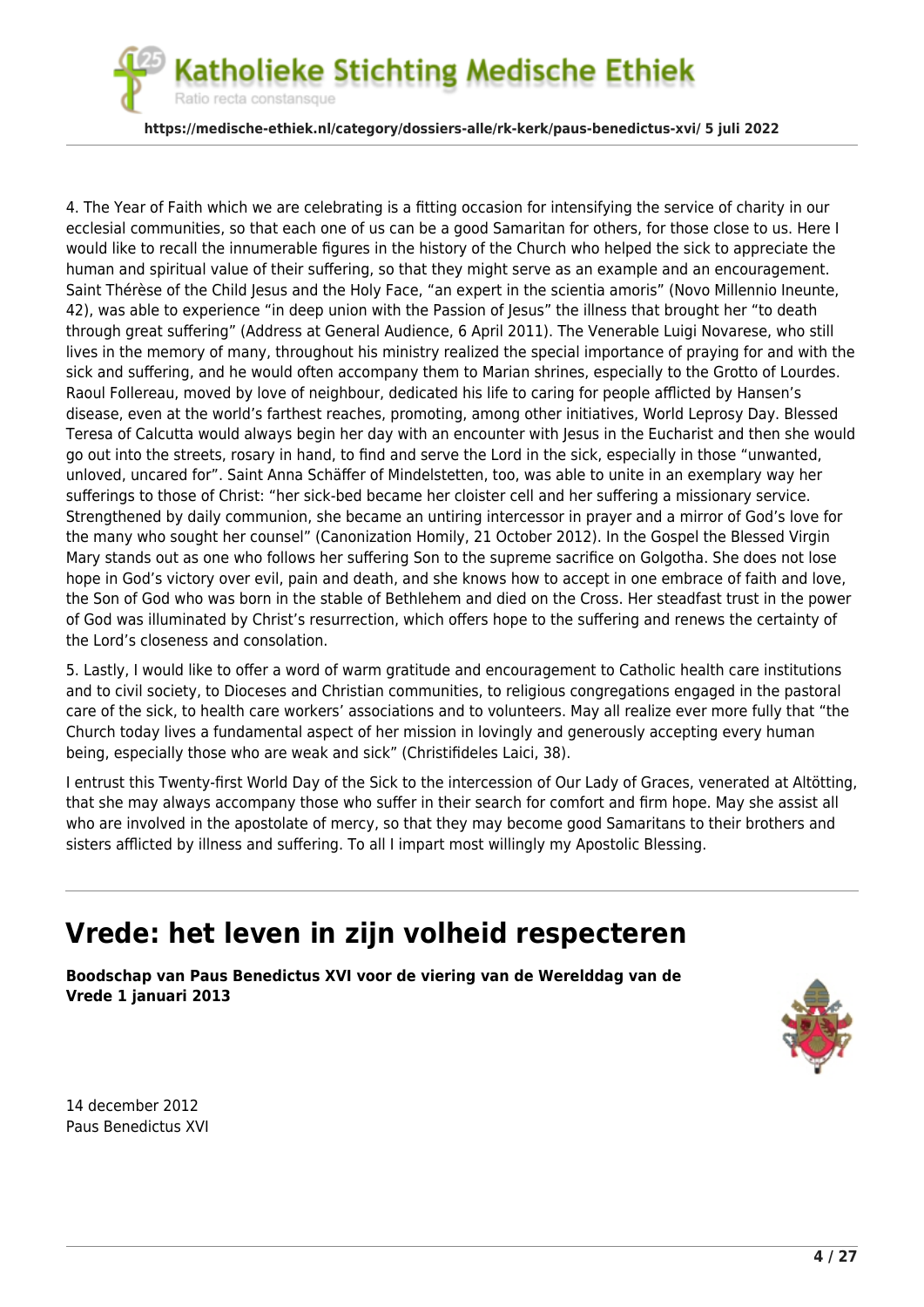

### **Blessed are the peacemakers**

1. EACH NEW YEAR brings the expectation of a better world. In light of this, I ask God, the Father of humanity, to grant us concord and peace, so that the aspirations of all for a happy and prosperous life may be achieved.

Fifty years after the beginning of the Second Vatican Council, which helped to strengthen the Church's mission in the world, it is heartening to realize that Christians, as the People of God in fellowship with him and sojourning among mankind, are committed within history to sharing humanity's joys and hopes, grief and anguish, [1] as they proclaim the salvation of Christ and promote peace for all.

In effect, our times, marked by globalization with its positive and negative aspects, as well as the continuation of violent conflicts and threats of war, demand a new, shared commitment in pursuit of the common good and the development of all men, and of the whole man.

It is alarming to see hotbeds of tension and conflict caused by growing instances of inequality between rich and poor, by the prevalence of a selfish and individualistic mindset which also finds expression in an unregulated financial capitalism. In addition to the varied forms of terrorism and international crime, peace is also endangered by those forms of fundamentalism and fanaticism which distort the true nature of religion, which is called to foster fellowship and reconciliation among people.

All the same, the many different efforts at peacemaking which abound in our world testify to mankind's innate vocation to peace. In every person the desire for peace is an essential aspiration which coincides in a certain way with the desire for a full, happy and successful human life. In other words, the desire for peace corresponds to a fundamental moral principle, namely, the duty and right to an integral social and communitarian development, which is part of God's plan for mankind. Man is made for the peace which is God's gift.

All of this led me to draw inspiration for this Message from the words of Jesus Christ: "Blessed are the peacemakers, for they will be called children of God" (Mt 5:9).

#### **Gospel beatitude**

2. The beatitudes which Jesus proclaimed (cf. Mt 5:3-12 and Lk 6:20-23) are promises. In the biblical tradition, the beatitude is a literary genre which always involves some good news, a "gospel", which culminates in a promise. Therefore, the beatitudes are not only moral exhortations whose observance foresees in due time – ordinarily in the next life – a reward or a situation of future happiness. Rather, the blessedness of which the beatitudes speak consists in the fulfilment of a promise made to all those who allow themselves to be guided by the requirements of truth, justice and love. In the eyes of the world, those who trust in God and his promises often appear naïve or far from reality. Yet lesus tells them that not only in the next life, but already in this life, they will discover that they are children of God, and that God has always been, and ever will be, completely on their side. They will understand that they are not alone, because he is on the side of those committed to truth, justice and love. Jesus, the revelation of the Father's love, does not hesitate to offer himself in self-sacrifice. Once we accept Jesus Christ, God and man, we have the joyful experience of an immense gift: the sharing of God's own life, the life of grace, the pledge of a fully blessed existence. Jesus Christ, in particular, grants us true peace, which is born of the trusting encounter of man with God.

Jesus' beatitude tells us that peace is both a messianic gift and the fruit of human effort. In effect, peace presupposes a humanism open to transcendence. It is the fruit of the reciprocal gift, of a mutual enrichment, thanks to the gift which has its source in God and enables us to live with others and for others. The ethics of peace is an ethics of fellowship and sharing. It is indispensable, then, that the various cultures in our day overcome forms of anthropology and ethics based on technical and practical suppositions which are merely subjectivistic and pragmatic, in virtue of which relationships of coexistence are inspired by criteria of power or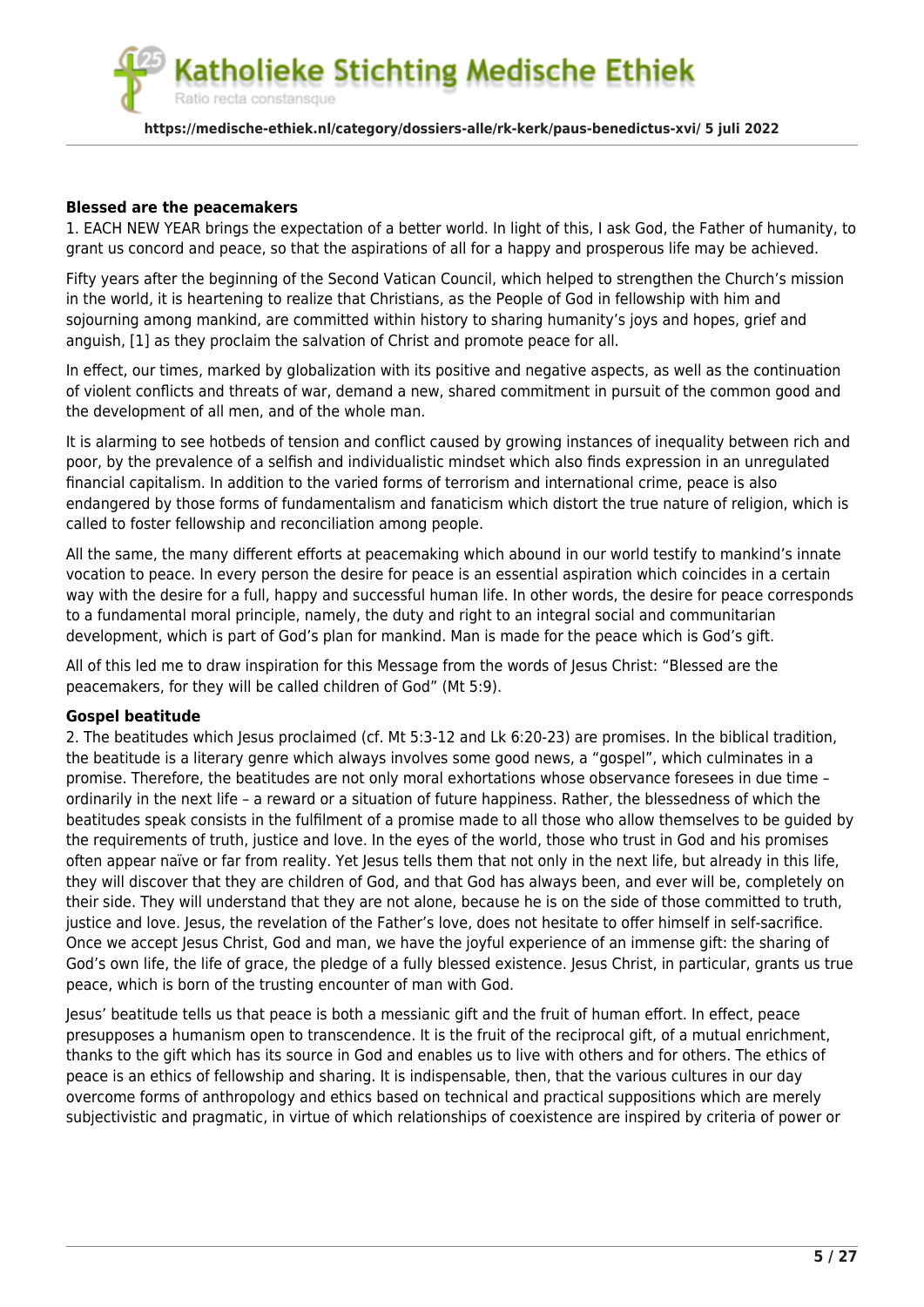**https://medische-ethiek.nl/category/dossiers-alle/rk-kerk/paus-benedictus-xvi/ 5 juli 2022**

profit, means become ends and vice versa, and culture and education are centred on instruments, technique and efficiency alone. The precondition for peace is the dismantling of the dictatorship of relativism and of the supposition of a completely autonomous morality which precludes acknowledgment of the ineluctable natural moral law inscribed by God upon the conscience of every man and woman. Peace is the building up of coexistence in rational and moral terms, based on a foundation whose measure is not created by man, but rather by God. As Psalm 29 puts it: "May the Lord give strength to his people; may the Lord bless his people with peace" (v. 11).

#### **Peace: God's gift and the fruit of human effort**

Ratio recta constansque

3. Peace concerns the human person as a whole, and it involves complete commitment. It is peace with God through a life lived according to his will. It is interior peace with oneself, and exterior peace with our neighbours and all creation. Above all, as Blessed John XXIII wrote in his Encyclical Pacem in Terris, whose fiftieth anniversary will fall in a few months, it entails the building up of a coexistence based on truth, freedom, love and justice.[2] The denial of what makes up the true nature of human beings in its essential dimensions, its intrinsic capacity to know the true and the good and, ultimately, to know God himself, jeopardizes peacemaking. Without the truth about man inscribed by the Creator in the human heart, freedom and love become debased, and justice loses the ground of its exercise.

To become authentic peacemakers, it is fundamental to keep in mind our transcendent dimension and to enter into constant dialogue with God, the Father of mercy, whereby we implore the redemption achieved for us by his only-begotten Son. In this way mankind can overcome that progressive dimming and rejection of peace which is sin in all its forms: selfishness and violence, greed and the will to power and dominion, intolerance, hatred and unjust structures.

The attainment of peace depends above all on recognizing that we are, in God, one human family. This family is structured, as the Encyclical Pacem in Terris taught, by interpersonal relations and institutions supported and animated by a communitarian "we", which entails an internal and external moral order in which, in accordance with truth and justice, reciprocal rights and mutual duties are sincerely recognized. Peace is an order enlivened and integrated by love, in such a way that we feel the needs of others as our own, share our goods with others and work throughout the world for greater communion in spiritual values. It is an order achieved in freedom, that is, in a way consistent with the dignity of persons who, by their very nature as rational beings, take responsibility for their own actions.[3]

Peace is not a dream or something utopian; it is possible. Our gaze needs to go deeper, beneath superficial appearances and phenomena, to discern a positive reality which exists in human hearts, since every man and woman has been created in the image of God and is called to grow and contribute to the building of a new world. God himself, through the incarnation of his Son and his work of redemption, has entered into history and has brought about a new creation and a new covenant between God and man (cf. Jer 31:31-34), thus enabling us to have a "new heart" and a "new spirit" (cf. Ez 36:26).

For this very reason the Church is convinced of the urgency of a new proclamation of Jesus Christ, the first and fundamental factor of the integral development of peoples and also of peace. Jesus is indeed our peace, our justice and our reconciliation (cf. Eph 2:14; 2 Cor 5:18). The peacemaker, according to Jesus' beatitude, is the one who seeks the good of the other, the fullness of good in body and soul, today and tomorrow.

From this teaching one can infer that each person and every community, whether religious, civil, educational or cultural, is called to work for peace. Peace is principally the attainment of the common good in society at its different levels, primary and intermediary, national, international and global. Precisely for this reason it can be said that the paths which lead to the attainment of the common good are also the paths that must be followed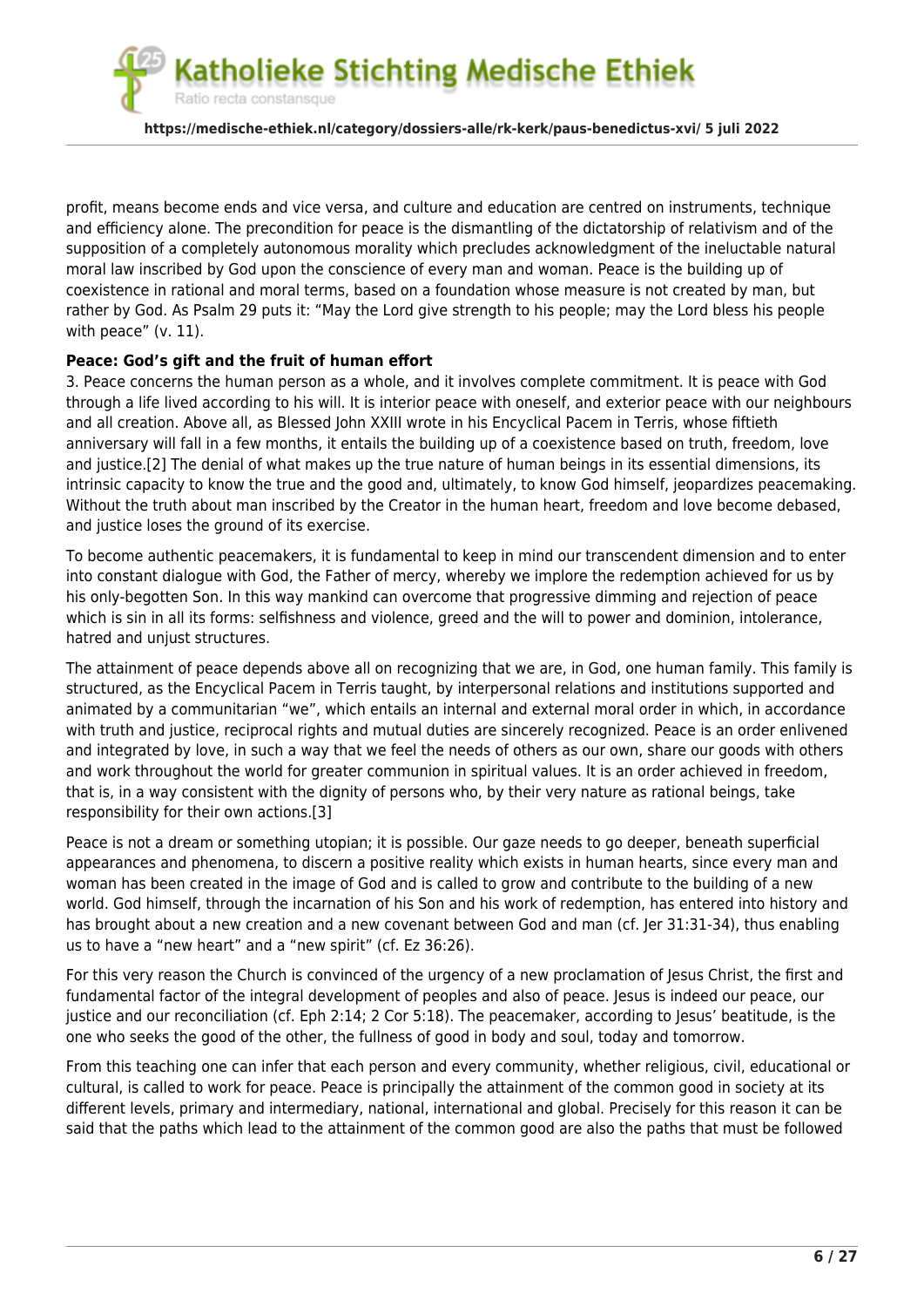atholieke Stichting Medische Ethiek Ratio recta constansque **https://medische-ethiek.nl/category/dossiers-alle/rk-kerk/paus-benedictus-xvi/ 5 juli 2022**

in the pursuit of peace.

#### **Peacemakers are those who love, defend and promote life in its fullness**

4. The path to the attainment of the common good and to peace is above all that of respect for human life in all its many aspects, beginning with its conception, through its development and up to its natural end. True peacemakers, then, are those who love, defend and promote human life in all its dimensions, personal, communitarian and transcendent. Life in its fullness is the height of peace. Anyone who loves peace cannot tolerate attacks and crimes against life.

Those who insufficiently value human life and, in consequence, support among other things the liberalization of abortion, perhaps do not realize that in this way they are proposing the pursuit of a false peace. The flight from responsibility, which degrades human persons, and even more so the killing of a defenceless and innocent being, will never be able to produce happiness or peace. Indeed how could one claim to bring about peace, the integral development of peoples or even the protection of the environment without defending the life of those who are weakest, beginning with the unborn. Every offence against life, especially at its beginning, inevitably causes irreparable damage to development, peace and the environment. Neither is it just to introduce surreptitiously into legislation false rights or freedoms which, on the basis of a reductive and relativistic view of human beings and the clever use of ambiguous expressions aimed at promoting a supposed right to abortion and euthanasia, pose a threat to the fundamental right to life.

There is also a need to acknowledge and promote the natural structure of marriage as the union of a man and a woman in the face of attempts to make it juridically equivalent to radically different types of union; such attempts actually harm and help to destabilize marriage, obscuring its specific nature and its indispensable role in society.

These principles are not truths of faith, nor are they simply a corollary of the right to religious freedom. They are inscribed in human nature itself, accessible to reason and thus common to all humanity. The Church's efforts to promote them are not therefore confessional in character, but addressed to all people, whatever their religious affiliation. Efforts of this kind are all the more necessary the more these principles are denied or misunderstood, since this constitutes an offence against the truth of the human person, with serious harm to justice and peace.

Consequently, another important way of helping to build peace is for legal systems and the administration of justice to recognize the right to invoke the principle of conscientious objection in the face of laws or government measures that offend against human dignity, such as abortion and euthanasia.

One of the fundamental human rights, also with reference to international peace, is the right of individuals and communities to religious freedom. At this stage in history, it is becoming increasingly important to promote this right not only from the negative point of view, as freedom from – for example, obligations or limitations involving the freedom to choose one's religion – but also from the positive point of view, in its various expressions, as freedom for – for example, bearing witness to one's religion, making its teachings known, engaging in activities in the educational, benevolent and charitable fields which permit the practice of religious precepts, and existing and acting as social bodies structured in accordance with the proper doctrinal principles and institutional ends of each. Sadly, even in countries of long-standing Christian tradition, instances of religious intolerance are becoming more numerous, especially in relation to Christianity and those who simply wear identifying signs of their religion.

Peacemakers must also bear in mind that, in growing sectors of public opinion, the ideologies of radical liberalism and technocracy are spreading the conviction that economic growth should be pursued even to the detriment of the state's social responsibilities and civil society's networks of solidarity, together with social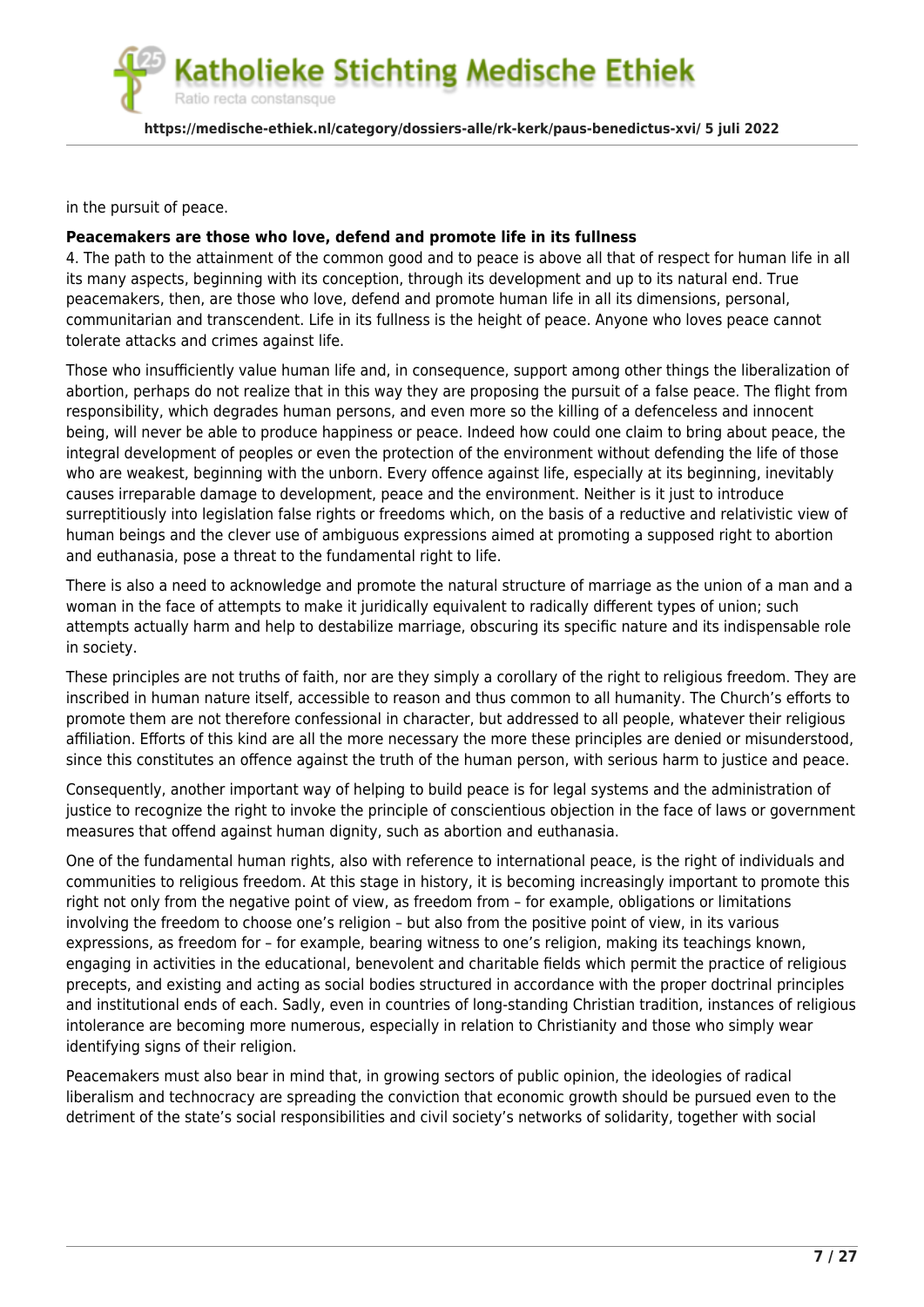atholieke Stichting Medische Ethiek Ratio recta constansque **https://medische-ethiek.nl/category/dossiers-alle/rk-kerk/paus-benedictus-xvi/ 5 juli 2022**

rights and duties. It should be remembered that these rights and duties are fundamental for the full realization of other rights and duties, starting with those which are civil and political.

One of the social rights and duties most under threat today is the right to work. The reason for this is that labour and the rightful recognition of workers' juridical status are increasingly undervalued, since economic development is thought to depend principally on completely free markets. Labour is thus regarded as a variable dependent on economic and financial mechanisms. In this regard, I would reaffirm that human dignity and economic, social and political factors, demand that we continue "to prioritize the goal of access to steady employment for everyone."[4] If this ambitious goal is to be realized, one prior condition is a fresh outlook on work, based on ethical principles and spiritual values that reinforce the notion of work as a fundamental good for the individual, for the family and for society. Corresponding to this good are a duty and a right that demand courageous new policies of universal employment.

### **Building the good of peace through a new model of development and economics**

5. In many quarters it is now recognized that a new model of development is needed, as well as a new approach to the economy. Both integral, sustainable development in solidarity and the common good require a correct scale of goods and values which can be structured with God as the ultimate point of reference. It is not enough to have many different means and choices at one's disposal, however good these may be. Both the wide variety of goods fostering development and the presence of a wide range of choices must be employed against the horizon of a good life, an upright conduct that acknowledges the primacy of the spiritual and the call to work for the common good. Otherwise they lose their real value, and end up becoming new idols.

In order to emerge from the present financial and economic crisis – which has engendered ever greater inequalities – we need people, groups and institutions which will promote life by fostering human creativity, in order to draw from the crisis itself an opportunity for discernment and for a new economic model. The predominant model of recent decades called for seeking maximum profit and consumption, on the basis of an individualistic and selfish mindset, aimed at considering individuals solely in terms of their ability to meet the demands of competitiveness. Yet, from another standpoint, true and lasting success is attained through the gift of ourselves, our intellectual abilities and our entrepreneurial skills, since a "liveable" or truly human economic development requires the principle of gratuitousness as an expression of fraternity and the logic of gift.[5] Concretely, in economic activity, peacemakers are those who establish bonds of fairness and reciprocity with their colleagues, workers, clients and consumers. They engage in economic activity for the sake of the common good and they experience this commitment as something transcending their self-interest, for the benefit of present and future generations. Thus they work not only for themselves, but also to ensure for others a future and a dignified employment.

In the economic sector, states in particular need to articulate policies of industrial and agricultural development concerned with social progress and the growth everywhere of constitutional and democratic states. The creation of ethical structures for currency, financial and commercial markets is also fundamental and indispensable; these must be stabilized and better coordinated and controlled so as not to prove harmful to the very poor. With greater resolve than has hitherto been the case, the concern of peacemakers must also focus upon the food crisis, which is graver than the financial crisis. The issue of food security is once more central to the international political agenda, as a result of interrelated crises, including sudden shifts in the price of basic foodstuffs, irresponsible behaviour by some economic actors and insufficient control on the part of governments and the international community. To face this crisis, peacemakers are called to work together in a spirit of solidarity, from the local to the international level, with the aim of enabling farmers, especially in small rural holdings, to carry out their activity in a dignified and sustainable way from the social, environmental and economic points of view.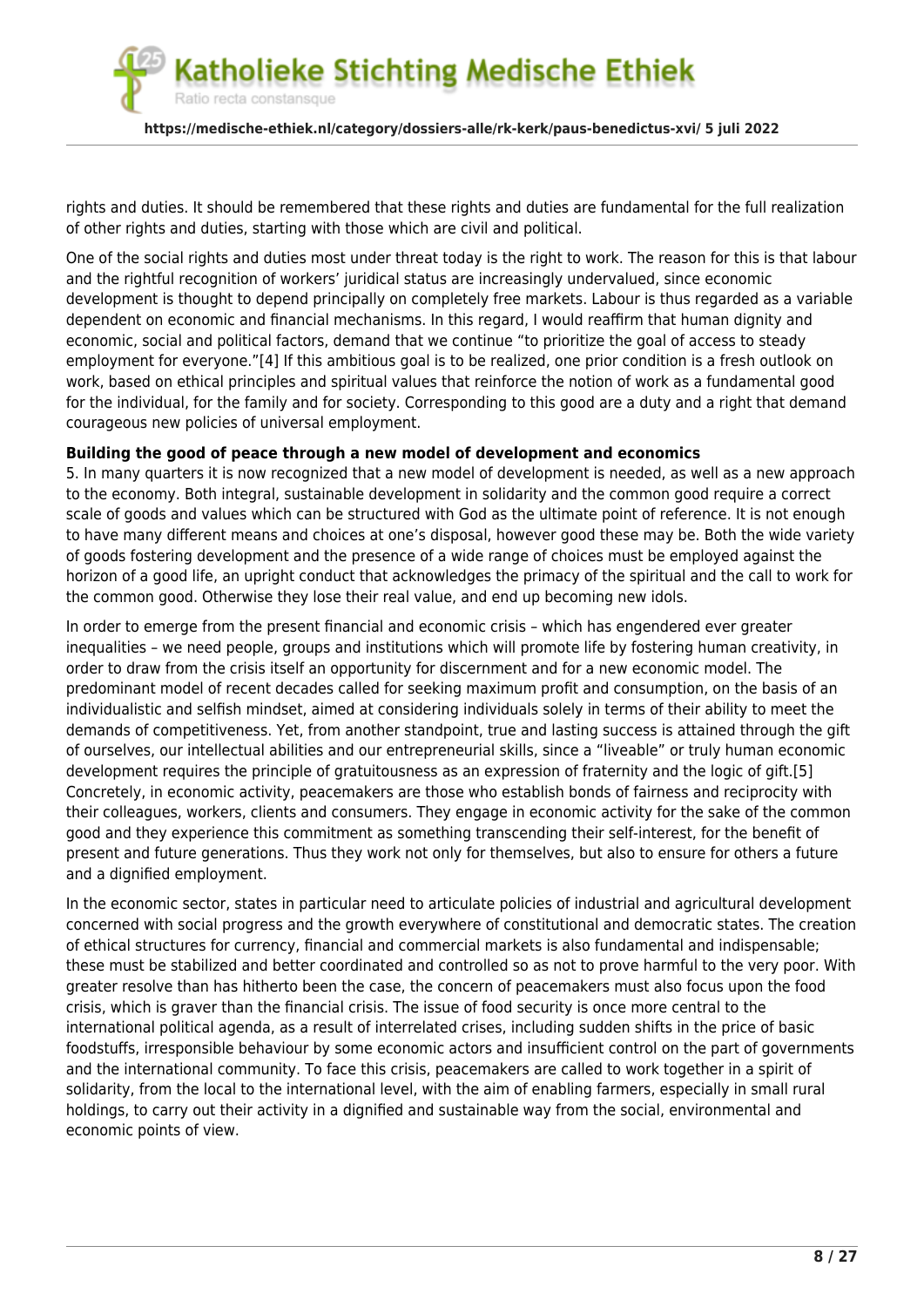

### **Education for a culture of peace: the role of the family and institutions**

6. I wish to reaffirm forcefully that the various peacemakers are called to cultivate a passion for the common good of the family and for social justice, and a commitment to effective social education.

No one should ignore or underestimate the decisive role of the family, which is the basic cell of society from the demographic, ethical, pedagogical, economic and political standpoints. The family has a natural vocation to promote life: it accompanies individuals as they mature and it encourages mutual growth and enrichment through caring and sharing. The Christian family in particular serves as a seedbed for personal maturation according to the standards of divine love. The family is one of the indispensable social subjects for the achievement of a culture of peace. The rights of parents and their primary role in the education of their children in the area of morality and religion must be safeguarded. It is in the family that peacemakers, tomorrow's promoters of a culture of life and love, are born and nurtured.[6]

Religious communities are involved in a special way in this immense task of education for peace. The Church believes that she shares in this great responsibility as part of the new evangelization, which is centred on conversion to the truth and love of Christ and, consequently, the spiritual and moral rebirth of individuals and societies. Encountering Jesus Christ shapes peacemakers, committing them to fellowship and to overcoming injustice.

Cultural institutions, schools and universities have a special mission of peace. They are called to make a notable contribution not only to the formation of new generations of leaders, but also to the renewal of public institutions, both national and international. They can also contribute to a scientific reflection which will ground economic and financial activities on a solid anthropological and ethical basis. Today's world, especially the world of politics, needs to be sustained by fresh thinking and a new cultural synthesis so as to overcome purely technical approaches and to harmonize the various political currents with a view to the common good. The latter, seen as an ensemble of positive interpersonal and institutional relationships at the service of the integral growth of individuals and groups, is at the basis of all true education for peace.

### **A pedagogy for peacemakers**

7. In the end, we see clearly the need to propose and promote a pedagogy of peace. This calls for a rich interior life, clear and valid moral points of reference, and appropriate attitudes and lifestyles. Acts of peacemaking converge for the achievement of the common good; they create interest in peace and cultivate peace. Thoughts, words and gestures of peace create a mentality and a culture of peace, and a respectful, honest and cordial atmosphere. There is a need, then, to teach people to love one another, to cultivate peace and to live with good will rather than mere tolerance. A fundamental encouragement to this is "to say no to revenge, to recognize injustices, to accept apologies without looking for them, and finally, to forgive",[7] in such a way that mistakes and offences can be acknowledged in truth, so as to move forward together towards reconciliation. This requires the growth of a pedagogy of pardon. Evil is in fact overcome by good, and justice is to be sought in imitating God the Father who loves all his children (cf. Mt 5:21-48). This is a slow process, for it presupposes a spiritual evolution, an education in lofty values, a new vision of human history. There is a need to renounce that false peace promised by the idols of this world along with the dangers which accompany it, that false peace which dulls consciences, which leads to self-absorption, to a withered existence lived in indifference. The pedagogy of peace, on the other hand, implies activity, compassion, solidarity, courage and perseverance.

Jesus embodied all these attitudes in his own life, even to the complete gift of himself, even to "losing his life" (cf. Mt 10:39; Lk 17:33; Jn 12:25). He promises his disciples that sooner or later they will make the extraordinary discovery to which I originally alluded, namely that God is in the world, the God of Jesus, fully on the side of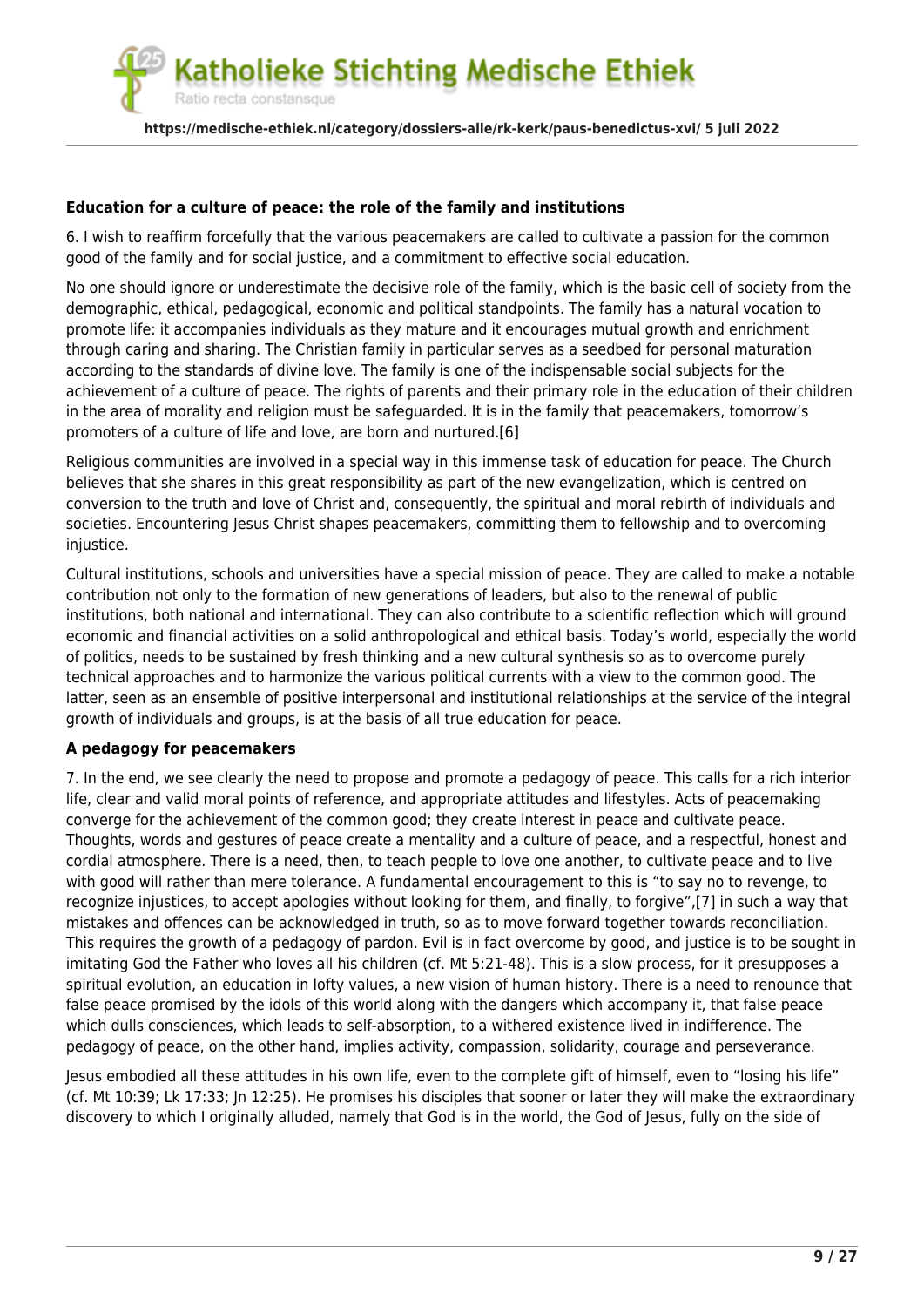

man. Here I would recall the prayer asking God to make us instruments of his peace, to be able to bring his love wherever there is hatred, his mercy wherever there is hurt, and true faith wherever there is doubt. For our part, let us join Blessed John XXIII in asking God to enlighten all leaders so that, besides caring for the proper material welfare of their peoples, they may secure for them the precious gift of peace, break down the walls which divide them, strengthen the bonds of mutual love, grow in understanding, and pardon those who have done them wrong; in this way, by his power and inspiration all the peoples of the earth will experience fraternity, and the peace for which they long will ever flourish and reign among them.[8]

With this prayer I express my hope that all will be true peacemakers, so that the city of man may grow in fraternal harmony, prosperity and peace.

From the Vatican, 8 December 2012

Ratio recta constansque

BENEDICTUS PP XVI

#### **Notes**

[1] Cf. SECOND VATICAN ECUMENICAL COUNCIL, Pastoral Constitution on the Church in the Modern World, Gaudium et Spes, 1.

[2] Cf. Encyclical Letter Pacem in Terris (11 April 1963): AAS 55 (1963), 265-266.

[3] Cf. ibid.: AAS 55 (1963), 266.

[4] BENEDICT XVI, Encyclical Letter Caritas in Veritate (29 June 2009), 32: AAS 101 (2009), 666-667.

[5] Cf. ibid, 34 and 36: AAS 101 (2009), 668-670 and 671-672.

[6] Cf. JOHN PAUL II, Message for the 1994 World Day of Peace (8 December 1993): AAS 86 (1994), 156-162. [7] BENEDICT XVI, Address at the Meeting with Members of the Government, Institutions of the Republic, the Diplomatic Corps, Religious Leaders and Representatives of the World of Culture, Baabda-Lebanon (15 September 2012): L'Osservatore Romano, 16 September 2012, p. 7.

[8] Cf. Encyclical Letter Pacem in Terris (11 April 1963): AAS 55 (1963), 304.

### **[Noodzaak voor dialoog wetenschap en geloof](https://medische-ethiek.nl/noodzaak-voor-dialoog-wetenschap-en-geloof/)**

**Toespraak tot de plenaire vergadering van de Pauselijke Academie voor Wetenschappen**



8 november 2012 Paus Benedictus XVI

Your Excellencies, Distinguished Ladies and Gentlemen,

I greet the members of the Pontifical Academy of Sciences on the occasion of this Plenary Assembly, and I express my gratitude to your President, Professor Werner Arber, for his kind words of greeting in your name. I am also pleased to salute Bishop Marcelo Sánchez Sorondo, your Chancellor, and to thank him for his important work on your behalf.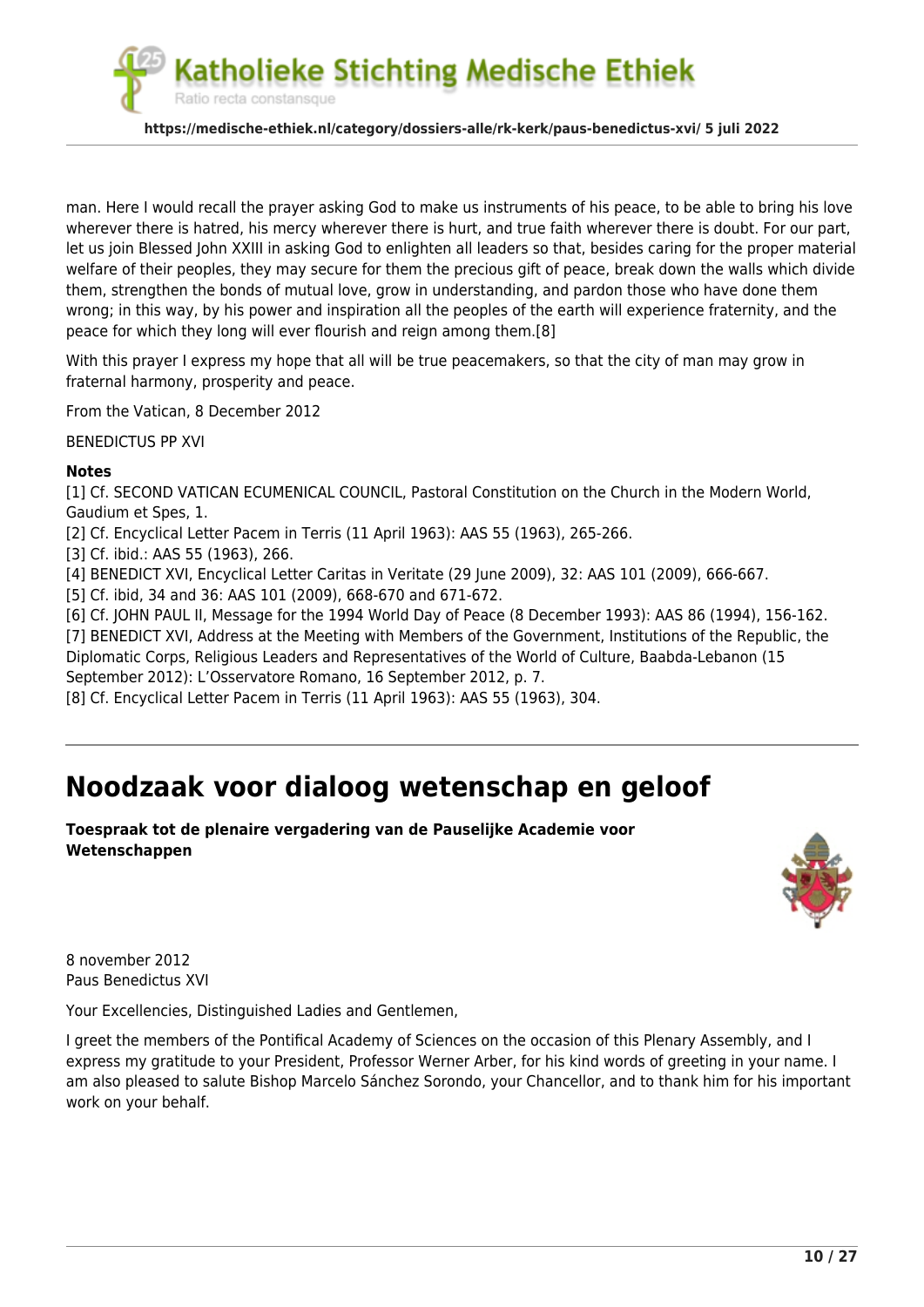#### **https://medische-ethiek.nl/category/dossiers-alle/rk-kerk/paus-benedictus-xvi/ 5 juli 2022**

Ratio recta constansque

The present plenary session, on "Complexity and Analogy in Science: Theoretical, Methodological and Epistemological Aspects", touches on an important subject which opens up a variety of perspectives pointing towards a new vision of the unity of the sciences. Indeed, the significant discoveries and advances of recent years invite us to consider the great analogy of physics and biology which is clearly manifested every time that we achieve a deeper understanding of the natural order. If it is true that some of the new notions obtained in this way can also allow us to draw conclusions about processes of earlier times, this extrapolation points further to the great unity of nature in the complex structure of the cosmos and to the mystery of man's place within it. The complexity and greatness of contemporary science in all that it enables man to know about nature has direct repercussions for human beings. Only man can constantly expand his knowledge of truth and order it wisely for his good and that of his environment.

In your discussions, you have sought to examine, on the one hand, the ongoing dialectic of the constant expansion of scientific research, methods and specializations and, on the other, the quest for a comprehensive vision of this universe in which human beings, endowed with intelligence and freedom, are called to understand, love, live and work. In our time the availability of powerful instruments of research and the potential for highly complicated and precise experiments have enabled the natural sciences to approach the very foundations of corporeal reality as such, even if they do not manage to understand completely its unifying structure and ultimate unity. The unending succession and the patient integration of various theories, where results once achieved serve in turn as the presuppositions for new research, testify both to the unity of the scientific process and to the constant impetus of scientists towards a more appropriate understanding of the truth of nature and a more inclusive vision of it. We may think here, for example, of the efforts of science and technology to reduce the various forms of energy to one elementary fundamental force, which now seems to be better expressed in the emerging approach of complexity as a basis for explanatory models. If this fundamental force no longer seems so simple, this challenges researchers to elaborate a broader formulation capable of embracing both the simplest and the most complex systems.

Such an interdisciplinary approach to complexity also shows too that the sciences are not intellectual worlds disconnected from one another and from reality but rather that they are interconnected and directed to the study of nature as a unified, intelligible and harmonious reality in its undoubted complexity. Such a vision has fruitful points of contact with the view of the universe taken by Christian philosophy and theology, with its notion of participated being, in which each individual creature, possessed of its proper perfection, also shares in a specific nature and this within an ordered cosmos originating in God's creative Word. It is precisely this inbuilt "logical" and "analogical" organization of nature that encourages scientific research and draws the human mind to discover the horizontal co-participation between beings and the transcendental participation by the First Being. The universe is not chaos or the result of chaos, rather, it appears ever more clearly as an ordered complexity which allows us to rise, through comparative analysis and analogy, from specialization towards a more universalizing viewpoint and vice versa. While the very first moments of the cosmos and life still elude scientific observation, science nonetheless finds itself pondering a vast set of processes which reveals an order of evident constants and correspondences and serves as essential components of permanent creation.

It is within this broader context that I would note how fruitful the use of analogy has proved for philosophy and theology, not simply as a tool of horizontal analysis of nature's realities, but also as a stimulus to creative thinking on a higher transcendental plane. Precisely because of the notion of creation, Christian thought has employed analogy not only for the investigation of worldly realities, but also as a means of rising from the created order to the contemplation of its Creator, with due regard for the principle that God's transcendence implies that every similarity with his creatures necessarily entails a greater dissimilarity: whereas the structure of the creature is that of being a being by participation, that of God is that of being a being by essence, or Esse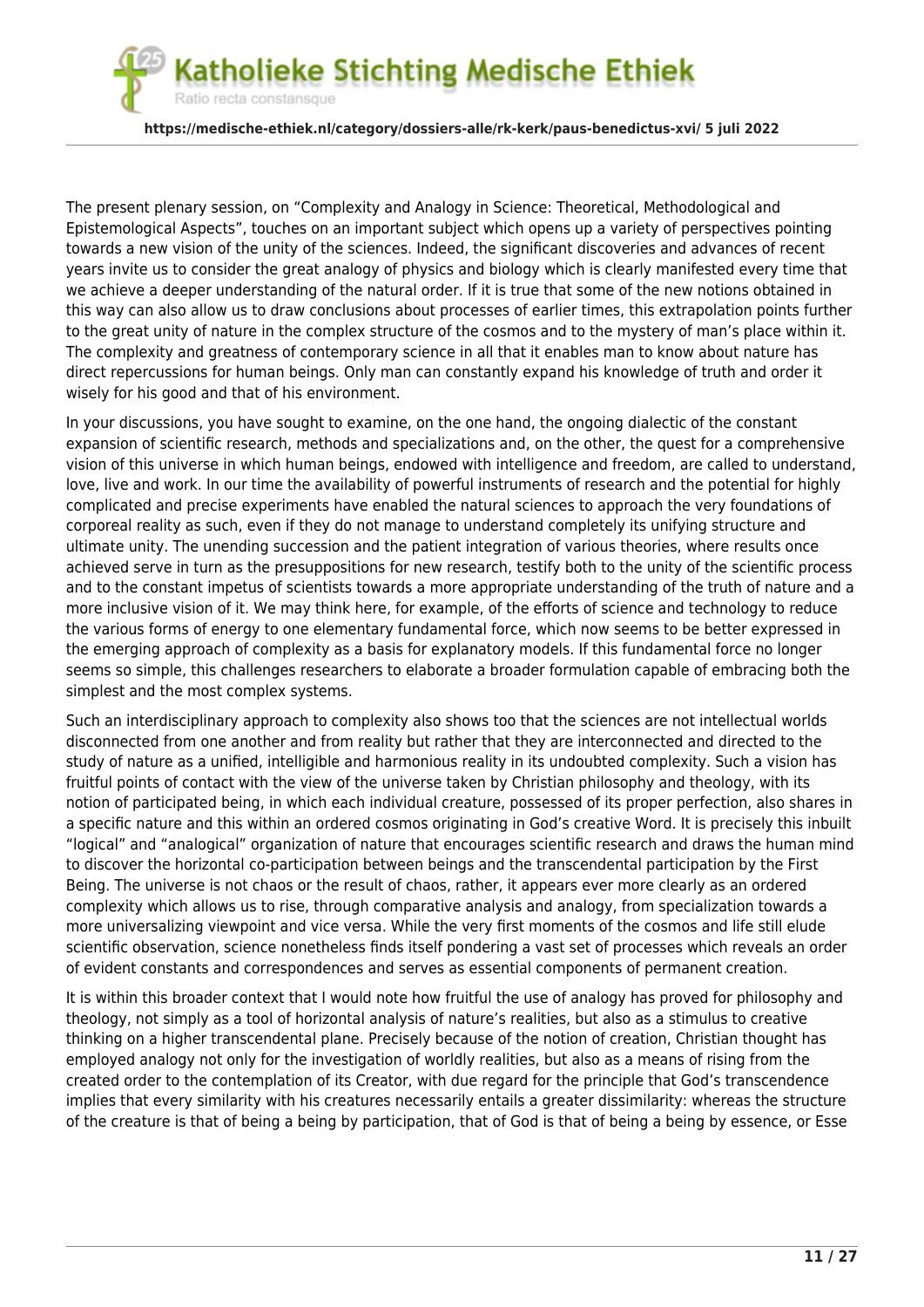tholieke Stichting Medische Ethiek Ratio recta constansque

**https://medische-ethiek.nl/category/dossiers-alle/rk-kerk/paus-benedictus-xvi/ 5 juli 2022**

subsistens. In the great human enterprise of striving to unlock the mysteries of man and the universe, I am convinced of the urgent need for continued dialogue and cooperation between the worlds of science and of faith in the building of a culture of respect for man, for human dignity and freedom, for the future of our human family and for the long-term sustainable development of our planet. Without this necessary interplay, the great questions of humanity leave the domain of reason and truth, and are abandoned to the irrational, to myth, or to indifference, with great damage to humanity itself, to world peace and to our ultimate destiny.

Dear friends, as I conclude these reflections, I would like to draw your attention to the Year of Faith which the Church is celebrating in commemoration of the fiftieth anniversary of the Second Vatican Council. In thanking you for the Academy's specific contribution to strengthening the relationship between reason and faith, I assure you of my close interest in your activities and my prayers for you and your families. Upon all of you I invoke Almighty God's blessings of wisdom, joy and peace.

## **[Over sport en doping](https://medische-ethiek.nl/over-sport-en-doping/)**

**Address of his holiness Benedict XVI to participants in the thirty-second world congress sponsored by the International Organisation of Sports Medicine (FIMS)**



Hall of the Swiss, Apostolic Palace of Castel Gandolfo Paus Benedictus XVI 27 september 2012

Distinguished Guests, dear Friends,

I am pleased to welcome to Castel Gandolfo the representatives of the thirty-second World Congress of Sports Medicine as, for the first time in your history, you hold your biennial Congress in Rome. I would also like to thank Doctor Maurizio Casasco for his kind words on your behalf.

On this occasion, it seemed appropriate to offer you a few thoughts on the care of athletes and of participants in sports. I understand that you who have come for the Congress hail from one hundred and seventeen countries and five continents, your diversity being an important sign of the ubiquity of athletics across cultures, regions and circumstances. It is also a significant indication of the capacity for sports and athletic endeavours to unite persons and peoples in the common pursuit of peaceful competitive excellence. The recent Olympics and Paralympics in London made this clear. The universal appeal and importance of athletics and the field of sports medicine are also justly reflected in the theme of your Congress this year, which speaks of the worldwide implications of your work, and its potential to inspire many different people all around the globe.

As Doctor Casasco rightly pointed out in his speech, you as medical experts recognize that the starting point of all your work is the individual athlete whom you serve. Just as sport is more than just competition, each sportsman and woman is more than a mere competitor: they are possessed of a moral and spiritual capacity which ought to be enriched and deepened by sports and sports medicine. Sometimes, however, success, fame, medals and the pursuit of money become the primary, or even sole, motive for those involved. It has even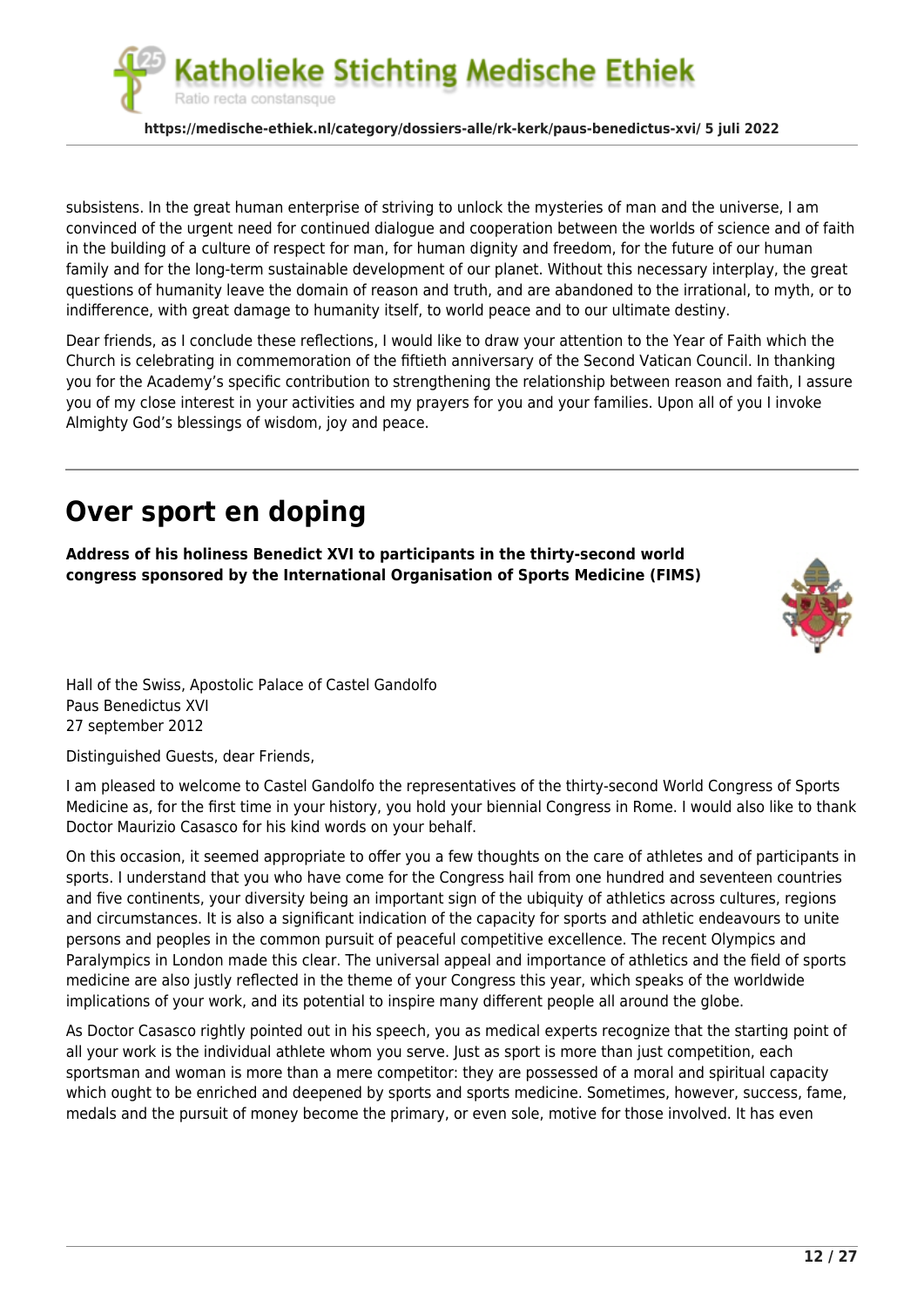

happened from time to time that winning at all costs has replaced the true spirit of sport and has led to the abuse and misuse of the means at the disposal of modern medicine.

You, as practitioners of sports medicine, are aware of this temptation and I know that you are discussing this important question during your Congress. This is surely because you too appreciate that those whom you care for are unique and gifted individuals, regardless of athletic capabilities, and that they are called to moral and spiritual perfection prior to the call to any physical achievement. Indeed, Saint Paul notes in his first letter to the Corinthians, that spiritual and athletic excellence are closely related, and he exhorts believers to train themselves in the spiritual life. "Every athlete", he says, "exercises self-control in all things. They do it to receive a perishable wreath, but we an imperishable" (9:25). This is why, dear friends, I urge you to continue to keep before you the dignity of those whom you assist by your professional medical work. In this way, you will be agents not only of physical healing and athletic excellence, but also of moral, spiritual and cultural regeneration.

As the Lord himself took human flesh and became man, so each human person is called to reflect perfectly the image and likeness of God. I therefore pray for you and for those whom your work benefits, that your efforts will lead to an ever more profound appreciation of the beauty, the mystery and the potential of each human person, athletic or otherwise, able-bodied or physically challenged. May your professionalism, good counsel and friendship benefit all those whom you are called to serve. With these thoughts, I invoke upon you and those whom you serve God's abundant blessings! Thank you.

## **[Mens verblind door techniek](https://medische-ethiek.nl/mens-verblind-door-techniek/)**

**[Toespraak op de Katholieke Universiteit "Del Sacro Cuore" bij gelegenheid van de](https://web.archive.org/web/20120615212533/http://www.zenit.org/article-34718?l=english) [50ste verjaardag van de "Agostino Gemelli" faculateit voor geneeskunde en](https://web.archive.org/web/20120615212533/http://www.zenit.org/article-34718?l=english) [chirurgie.](https://web.archive.org/web/20120615212533/http://www.zenit.org/article-34718?l=english)**



Paus Benedictus XVI 3 mei 2012

Lord Cardinals, Venerable Brothers in the Episcopate and Priesthood, Illustrious Pro-Rector, Distinguished Authorities, Docents, Doctors, Distinguished Health and University Staff, Dear Students and Dear Patients!

With particular joy I meet with you today to celebrate the 50 years of the foundation of the Faculty of Medicine and Surgery of the "Agostino Gemelli" Polyclinic. I thank the President of the Toniolo Institute, Cardinal Angelo Scola, and the Pro-Rector, Professor Franco Anelli, for the courteous words they addressed to me. I greet the Lord President of the Chamber, The Honorable Gianfranco Fini, the Lord Ministers, the Honorable Lorenzo Ornaghi and Honorable Renato Balduzzi, the numerous Authorities, as well as the Docents, the Doctors, the Staff and the Students of the Polyclinic and of the Catholic University. A special thought goes to you, dear patients.

In this circumstance I would like to offer some reflections. Ours is a time in which the experimental sciences have transformed the vision of the world and the very self-understanding of man. The many discoveries, the innovative technologies that succeed one another at a feverish rhythm, are reasons for motivated pride, but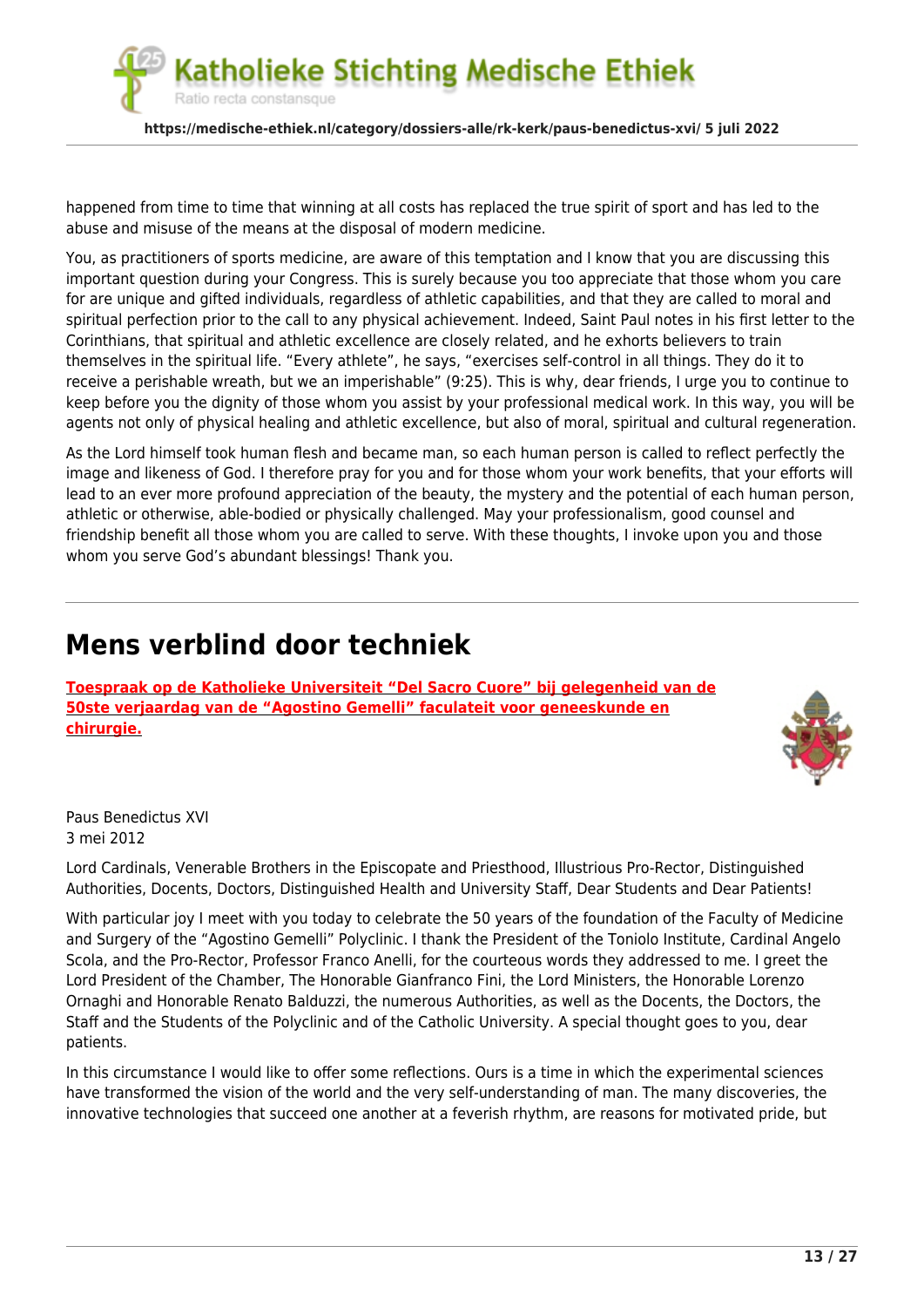### **https://medische-ethiek.nl/category/dossiers-alle/rk-kerk/paus-benedictus-xvi/ 5 juli 2022**

Ratio recta constansque

often they are not lacking in disquieting implications. In fact, projected on the background of the widespread optimism of scientific learning, is the shadow of a crisis of thought. Rich in means but not as much in ends, the man of our time often lives conditioned by reductionism and relativism, which lead to losing the meaning of things; almost dazzled by technical efficiency, he forgets the fundamental horizon of the question of meaning, thus relegating the transcendent dimension to irrelevance. On this background, thought becomes weak and an ethical impoverishment also gains ground, which clouds the normative references of value. What was the fertile European root of culture and progress seems to be forgotten. In it, the search for the absolute — the quaerere Deum — included the need to study further the natural sciences, the whole world of learning (cf. Address to the College of Bernardins of Paris, Sept. 12, 2008). In fact, scientific research and the question of meaning, also in their specific epistemological and methodological physiognomy, spring from only one source, the Logos that presides over the work of creation and guides the intelligence of history. An essential techno-practical mentality generates a risky imbalance between what is technically possible and what is morally good, with unforeseeable consequences.

Hence it is important that culture rediscover the meaning and dynamism of transcendence, in a word, that it open with determination the horizon of the quaerere Deum. The well-known Augustinian phrase comes to mind "You have created us for yourself [Lord], and our heart is restless until it rests in You" (The Confessions, I,1). It can be said that the very impulse to scientific research springs from nostalgia for God, who dwells in the human heart: at bottom, the man of science tends, even unconsciously, to reach that truth that can give meaning to life. However, no matter how passionate and tenacious human research is, it is not capable, on its own, to come to a safe conclusion, because "man is not able to clarify completely the strange faint light that rests on the question of the eternal realities … God must take the initiative to come to meet us and to address man" (J. Ratzinger, Benedict's Europe in the Crisis of Cultures, Cantagalli, Rome, 2005, 124; Zenit translation). To restore to reason its native, integral dimension, it is necessary then to rediscover the source that scientific research shares with the search of faith, fides quaerens intellectum, in keeping with Anselm's intuition. Science and faith have a fecund reciprocity, almost a complementary need of the intelligence of the real. However, the quaerere Deum of man would be lost in a confusion of paths if he was not met by a way of illumination and sure orientation, which is that of God himself who comes close to man with immense love: "In Jesus Christ God not only speaks to man but also seeks him out […] It is a search which begins in the heart of God and culminates in the Incarnation of the Word." (John Paul II, Tertio Millennio Adveniente, 7).

A religion of the Logos, Christianity does not relegate faith to the realm of the irrational, but attributes the origin and meaning of reality to a creative Reason, which in the crucified God manifested itself as love and which invites us to undertake the path of the quaerere Deum: "I am the Way, the Truth and the Life." Saint Thomas Aquinas comments here: "The point of arrival of this way is, in fact, the end of human desire. Now man desires two things primarily: in the first place, that knowledge of truth which is proper to his nature. In the second place, permanence in being, the common property of all things. One and the other are found in Christ. Hence, if you seek to know where to go, receive Christ because he is the way" (Esposizioni su Giovanni, chapter 14, lectio 2). Therefore, the Gospel of life illumines man's arduous way, and in face of the temptation to absolute autonomy, it reminds that "man's life comes from God; it is his gift, his image and imprint, a sharing in his breath of life" (John Paul II, Evangelium vitae, 39). And it is precisely by following the way of faith that man is able to discern in the very realities of suffering and death that cut across his existence, a genuine possibility of goodness and life. In the Cross of Christ he recognizes the Tree of life, revelation of the passionate love of God for man. The care of those who suffer is then a daily encounter with the face of Christ, and the dedication of the intelligence and the heart is a sign of the mercy of God and of his victory over death.

Lived in its integrality, research is illumined by science and faith, and from these two "wings" it draws impulse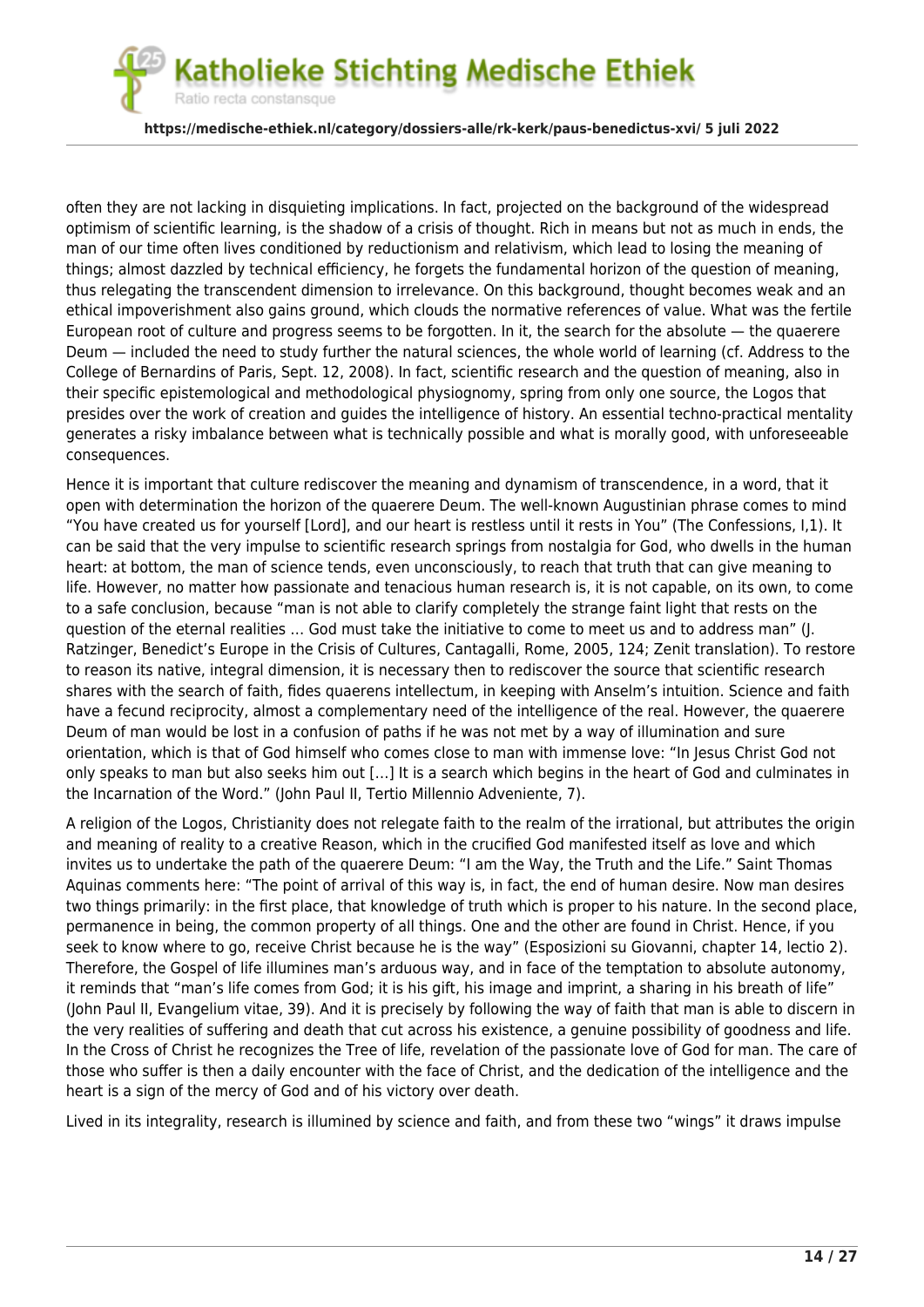atholieke Stichting Medische Ethiek Ratio recta constansque

**https://medische-ethiek.nl/category/dossiers-alle/rk-kerk/paus-benedictus-xvi/ 5 juli 2022**

and outburst, without ever losing the rightful humility, the sense of its own limit. In this way the search for God becomes fecund for the intelligence, ferment of culture, promoter of true humanism, a search that does not stop on the surface. Dear friends, allow yourselves always to be guided by the wisdom that comes from above, by a learning illumined by faith, remembering that wisdom calls for passion and the effort of research.

Inserted here is the irreplaceable task of the Catholic University, a place in which the educational relationship is placed at the service of the person in the construction of a qualified scientific competence, rooted in a patrimony of learning that the change of generations has distilled in wisdom of life; a place in which the relationship of care is not a job but a mission; where the charity of the Good Samaritan is the first chair, and the face of suffering man the very Face of Christ: "you did it to me" (Matthew 25:40). In its daily work of research, teaching and study, the Catholic University of the Sacred Heart lies in this tradition which expresses its own potential for innovation: no progress, much less so on the cultural plane, is nourished by mere repetition, instead, it calls for an ever new beginning. Moreover, it requires that willingness to confront and dialogue that opens the intelligence and attests to the rich fecundity of the patrimony of the faith. Thus shape is given to a solid personality structure, where Christian identity penetrates daily living and is expressed from within an excellent professionalism.

The Catholic University, which has a particular relationship with the See of Peter, is called today to be an exemplary institution which does not restrict learning to the functionality of economic success, but widens the extension of the project in which the gift of intelligence investigates and develops the gifts of the created world, exceeding a productive and utilitarian vision of existence, because "the human being is made for gift, which expresses and makes present his transcendent dimension" (Caritas in veritate, 34). In fact this combination of scientific research and unconditional service to life delineates the Catholic physiognomy of the "Agostino Gemelli" Faculty of Medicine and Surgery, because the perspective of faith is interior — not superimposed or juxtaposed — to the acute and tenacious search of learning.

A Catholic Faculty of Medicine is the place where transcendent humanism is not a rhetorical slogan, but a rule lived by daily dedication. Dreaming of an authentic Catholic Faculty of Medicine and Surgery, Father Gemelli – and with him so many others, such as Professor Brasca — put at the center of care the human person in his fragility and greatness, in the ever new resources of a passionate research and no less awareness of the limit and mystery of life. This is why you wished to institute a new Athenaeum Center for life, which supports other already existing realities, such as, for example, the Paul VI International Scientific Institute. Therefore, I encourage care of life in all its phases.

I would now like to turn to all the patients present here at the "Gemelli," to assure them of my prayer and affection and to tell them that they will always be followed with love so that in their faces, the suffering face of Christ is reflected.

It is in fact the love of God, which shines in Christ, which renders acute and penetrating the look of research and to grasp what no research is able to grasp. Blessed Giuseppe Toniolo had this very present, who affirmed how it is of man's nature to read in others the image of God-love and his imprint on creation. Without love, science also loses its nobility. Love alone guarantees the humanity of research. Thank you for your attention.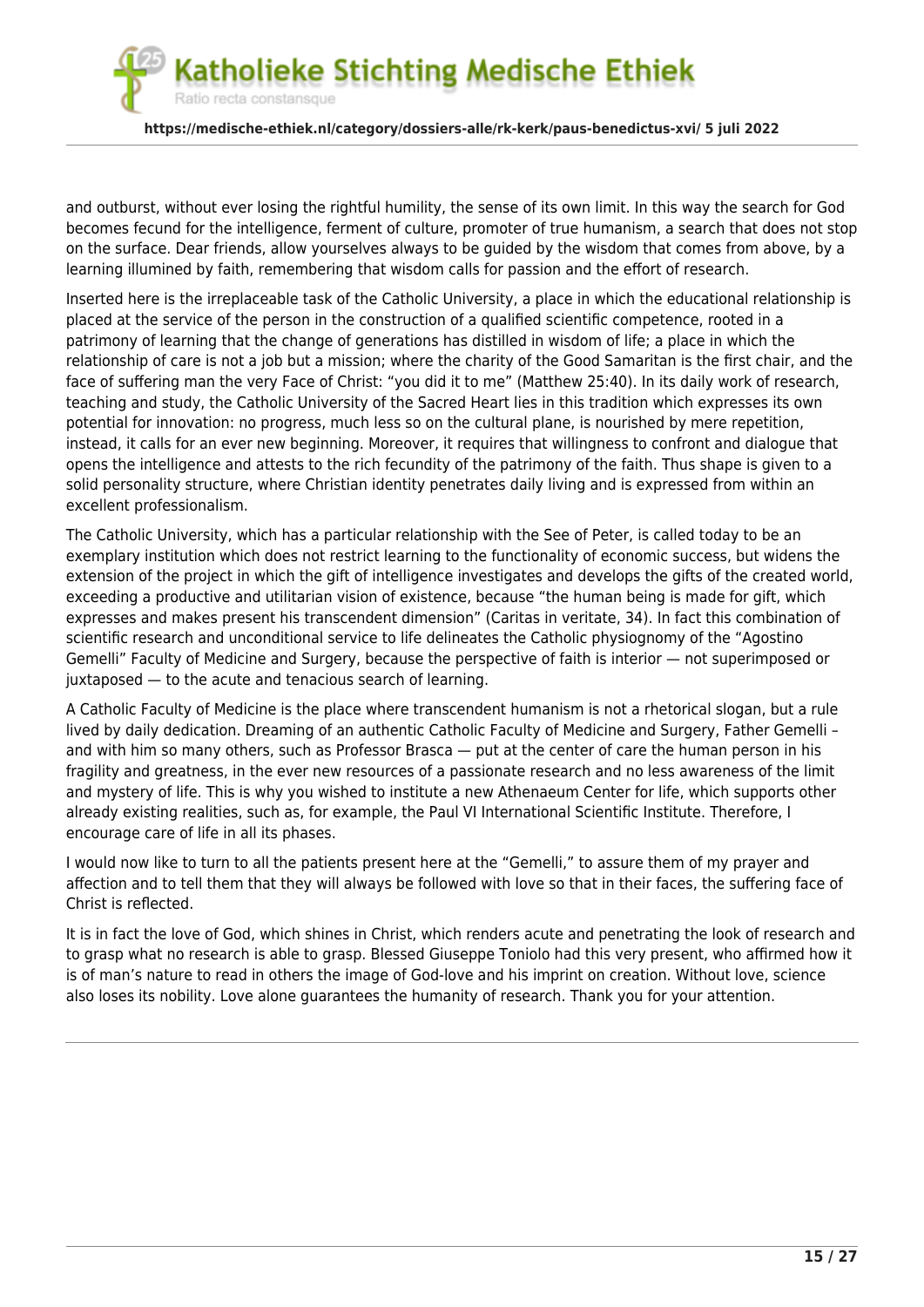

## **[Over onvruchtbaarheid](https://medische-ethiek.nl/over-onvruchtbaarheid/)**

**Toespraak tot de deelnemers aan de vergadering van de Pauselijke Academie voor het Leven**



Sala Clementina Paus Benedictus XVI 25 februari 2012

Heren kardinalen, vereerde broeders in het bisschopsambt en het priesterschap, geliefde broeders en zusters,

Ik ben blij u te ontmoeten bij gelegenheid van het werk van de 18e Algemene Vergadering van de Pauselijke Academie voor het Leven. Ik groet u en dank u allen voor de edelmoedige dienst die u vervult voor de verdediging en de bescherming van het leven en ik dank in het bijzonder de president, mgr. Ignacio Carrasco de Paula, voor de woorden die hij ook uit uw naam tot mij gericht heeft. De instelling waarmee u uw werk gedaan hebt getuigt van het vertrouwen dat de Kerk altijd heeft gesteld in de menselijke rede en in strikt uitgevoerde wetenschappelijke arbeid die rekening houdt met het morele aspect. Het thema dat u dit jaar gekozen hebt: "Diagnostiek en behandeling van onvruchtbaarheid" bezit naast een menselijke en sociale relevantie ook een bijzondere wetenschappelijke waarde en is uitdrukking van de concrete mogelijkheid van een vruchtbare dialoog tussen de ethische dimensie en het biomedisch onderzoek.

Voorafgaande aan het probleem van de onvruchtbaarheid van het echtpaar hebt u in feite ervoor gekozen om met aandacht de morele dimensie naar voren te brengen en te overwegen, door wegen te zoeken voor een juiste diagnostische beoordeling een behandeling die de oorzaken van de onvruchtbaarheid corrigeert. Deze benadering komt niet alleen voort uit het verlangen om het echtpaar een kind te geven, maar ook uit de wens om aan de echtgenoten hun vruchtbaarheid terug te geven en de volledige waardigheid om verantwoordelijk te zijn voor de eigen keuzen in de voorplanting, door medewerkers van God te zijn in de voortbrenging van een nieuw menselijk wezen. Het zoeken naar een diagnose en een behandeling betekent een in wetenschappelijk opzicht betere aanpak van het probleem van de onvruchtbaarheid, maar gaat ook meer respectvol om met het gehele mens-zijn van de betrokkenen. Feitelijk vormt de vereniging van man en vrouw in die gemeenschap van liefde en leven die het huwelijk is, de enige "plaats" die waardig is om een nieuw menselijk wezen tot het bestaan te roepen, wat altijd een gave is.

Het is daarom mijn wens om intellectuele oprechtheid in uw werk aan te moedigen als uitdrukking van een wetenschap waarin de geest van zoeken naar de waarheid wakker wordt gehouden in dienst van het authentieke welzijn van de mens en waarin het risico tot een louter functioneel praktisch handelen te worden wordt vermeden. De menselijke en christelijke waardigheid van de voortplanting bestaat niet in een "product", maar in haar verbondenheid met de huwelijksdaad die de uitdrukking is van de liefde van de echtgenoten, van hun eenwording die niet slechts biologisch is maar ook geestelijk. De Instructie Donum Vitae herinnert er in dit verband aan dat "door haar innerlijke structuur de huwelijksdaad, terwijl zij de echtgenoten met de aller diepste banden aan elkaar bindt hen in staat stelt tot het doen ontstaan van nieuw leven" (n. 126). Voor het legitieme streven naar ouderschap van het paar dat er is in geval van onvruchtbaarheid, zal met hulp van de wetenschap een antwoord moeten worden gevonden, een antwoord dat volkomen de waardigheid respecteert van hen als personen en als echtgenoten. De nederigheid en nauwkeurigheid waarmee u diepgaand onderzoek verricht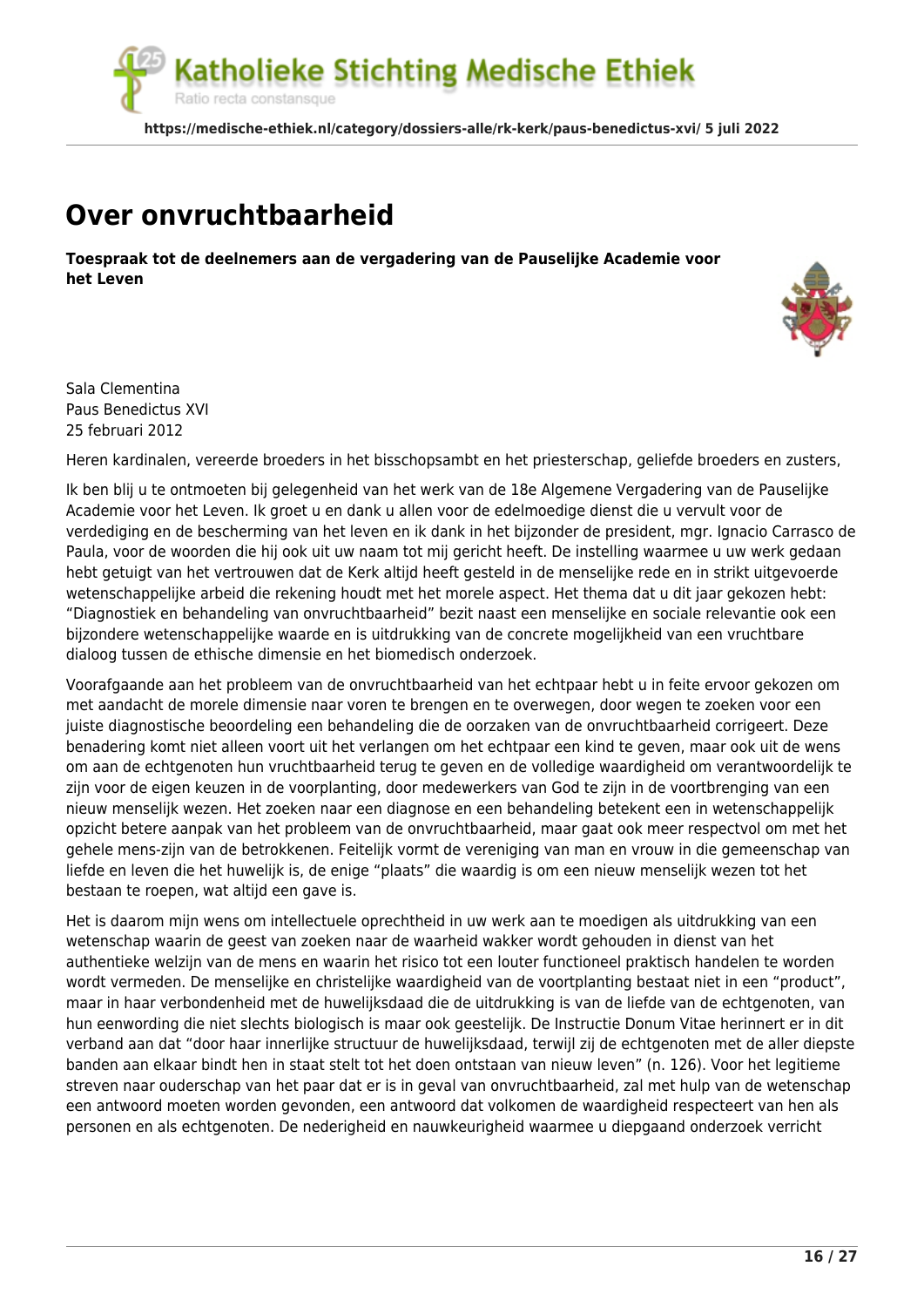

Ratio recta constansque

naar deze problematiek, welke door sommige van uw collega's als achterhaald wordt beschouwd door de vooruitgang van de technologie van de kunstmatige bevruchting, verdient aanmoediging en ondersteuning. Bij gelegenheid van de 10e verjaardag van de encycliek Fides et Ratio hebben wij eraan herinnerd hoezeer "het gemakkelijke gewin of erger nog, de arrogantie om zich in de plaats van de Schepper te stellen soms een bepalende rol spelen. Dit is een vorm van hoogmoed van de rede, die gevaarlijke vormen kan aannemen voor de mensheid zelf". (Toespraak tot de deelnemers aan het internationale congres georganiseerd door de Pauselijke Universiteit van Lateranen, 16 oktober 2008: AAS 100 [2008], 788-789). Inderdaad, sciëntisme en de logica van de winst lijken nu een hoofdrol te spelen op het gebied van onvruchtbaarheid en de menselijke voortplanting, met als gevolg dat het onderzoek in veel andere domeinen beperkt wordt.

De Kerk wijdt veel aandacht aan het lijden van echtparen met onvruchtbaarheid, heeft zorg om hen en moedigt daarbij medische research aan. De wetenschap is echter niet altijd in staat een antwoord te geven op de wensen van zoveel echtparen. Ik zou de echtgenoten, die leven in een situatie van onvruchtbaarheid, eraan willen herinneren dat daardoor hun roeping tot het huwelijk niet belemmerd wordt. De echtgenoten zijn, juist door de roeping van hun doopsel en hun huwelijk altijd geroepen met God mee te werken aan de schepping van een nieuwe mensheid. De roeping tot liefde is eigenlijk een roeping tot het geven van zichzelf en dat is een mogelijkheid die door geen enkele organische beperking kan belemmerd worden. Daar waar dan de wetenschap geen antwoord weet te vinden, komt het antwoord dat licht brengt van Christus.

Ik wil u allen, die bijeengekomen bent voor deze studiedagen en die soms werkt in een medischwetenschappelijke omgeving waar de dimensie van de waarheid niet helder is, zeggen: gaat verder op de weg die u bent ingegaan met een wetenschapsbeoefening die intellectueel oprecht is en gefascineerd door een blijvend zoeken naar het welzijn van de mens. Ga op uw intellectuele tocht de dialoog met het geloof niet uit de weg. Ik richt het appel tot u dat werd gegeven in de encycliek Deus Caritas est: "Om juist te kunnen handelen, moet de rede steeds opnieuw gezuiverd worden, omdat ethische verblinding ervan die het gevolg is van eigenbelang en macht die haar blind maken, een gevaar is dat nooit geheel uit te roeien is. […] Het geloof stelt de rede in staat haar werk beter te doen en beter in te zien wat haar eigen is." (n. 28). Aan de andere zijde van de culturele matrix die door het christendom geschapen is – geworteld in de bevestiging van het bestaan van de Waarheid en van de begrijpelijkheid van de werkelijkheid in het licht van de Hoogste Waarheid – is in het Europa van de middeleeuwen de ontwikkeling mogelijk gemaakt van de kennis van de moderne wetenschap, een kennis die in de voorafgaande culturen slechts in de kiem aanwezig was.

Geachte wetenschappers en u allen, leden van de Academie zich ertoe verbonden hebt om het leven en de waardigheid van de menselijke persoon te bevorderen, houdt ook altijd in gedachten de belangrijke culturele rol die u in de samenleving hebt en de invloed die u hebt in de vorming van de publieke opinie. Mijn voorganger, de zalige Johannes Paulus II herinnerde eraan dat wetenschappers, "omdat ze meer weten, geroepen zijn om meer te dienen" (Toespraak tot de Pauselijke Academie van Wetenschappen, 11 november 2002: AAS 95 [2003], 206). De mensen hebben vertrouwen in u die het leven dient, ze hebben vertrouwen in uw plicht om hen die steun en hoop nodig hebben bij te staan. Geeft nooit toe aan de bekoring om het welzijn van een persoon te behandelen door het te reduceren tot een louter technisch probleem! Onverschilligheid van het geweten ten opzichte van het ware en het goede betekent een gevaarlijke bedreiging voor een authentieke vooruitgang van de wetenschap.

Ik zou willen besluiten met het hernieuwen van de hoop die het Tweede Vaticaans Concilie de mensen uit de wereld van het denken en de wetenschap voorhoudt: "Gelukkig zijn zij die, in het bezit van de waarheid, doorgaan met haar te zoeken, haar te vernieuwen, te verdiepen en aan de anderen door te geven" (Boodschap aan de mensen uit de wereld van het denken en de wetenschap, 8 december 1965. AAS 58 [1966], 12). En met deze hoop verleen ik aan u allen hier aanwezig aan aan uw geliefden de Apostolische Zegen.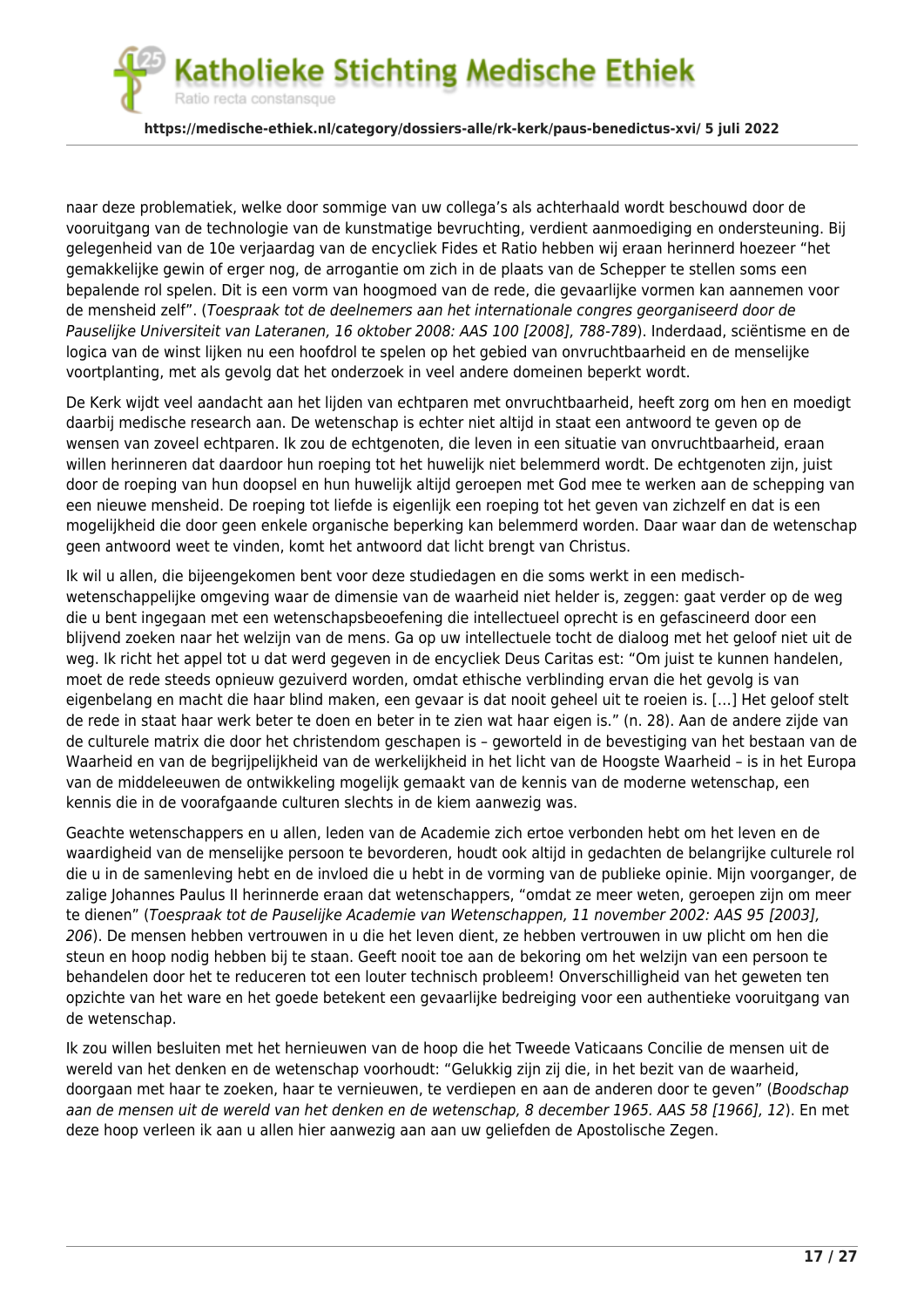

Vertaling: dr. J.A. Raymakers

### **Address Of His Holiness Benedict XVI to participants in the General Assembly Of The Pontifical Academy For Life**

Clementine Hall Saturday, 25 February 2012

Your Eminences, Venerable Brothers in the Episcopate and in the Priesthood, Dear Brothers and Sisters,

I am glad to meet you on the occasion of the 18th General Assembly of the Pontifical Academy for Life. I greet and thank all of you for your generous pro-life service, and Bishop Ignacio Carrasco de Paula, your President, in particular for his words to me also on your behalf. The orientation you have given your work reflects the trust that the Church has always placed in the possibilities of human reason and in strictly conducted scientific work, which always takes the moral aspect into account.

The theme you have chosen this year, "Diagnosis and Treatment of Infertility", in addition to its human and social importance, it has a particular scientific value and expresses the concrete possibility of fruitful dialogue between the ethical dimension and biomedical research. With regard to the problem of the infertility of couples you have in fact chosen to recall and to consider attentively the moral dimension, seeking to find a correct diagnostic evaluation and treatment that corrects the causes of infertility. This approach is not only prompted by the wish to give the couple a child but also to restore to the spouses their fertility and the full dignity of being responsible for their own procreative decisions, in order to cooperate with God in begetting a new human being.

Research for diagnosing the condition and appropriate treatment is the correct scientific approach to the question of infertility, and also the one that best respects the integral humanity of those involved. Indeed, the union of the man and the woman in the community of love and life, which is marriage, constitutes the only worthy "place" to call into existence a new human being, who is always a gift.

I therefore wish to encourage intellectual honesty in your work. It is an example of a science that retains its spirit in seeking the truth at the service of the authentic good of the human being and that avoids the risk of being a merely functional practice. The human and Christian dignity of procreation, in fact, does not consist in a "product", but in its link to the conjugal act, an expression of the love of the husband and wife, of their union, which is not only biological but also spiritual.

The Instruction Donum Vitae reminds us in this regard that "by its intimate structure, the conjugal act, while most closely uniting husband and wife, capacitates them for the generation of new life, according to laws inscribed in the very being of man and of woman" (B 4a). The couple's legitimate aspirations to parenthood who experience a condition of infertility, must therefore — with the help of science — find an answer that fully respects their dignity as people and as spouses. The humility, precision and depth with which you study these problems, deemed superseded by some of your colleagues in the face of the fascination of artificial fertilization technology, deserves encouragement and support.

On the occasion of the 10th anniversary of the Encyclical Fides et Ratio, I recalled that "easy earnings or, even worse, the arrogance of replacing the Creator, at times play a decisive role. This is a form of the hybris of reason, which can acquire characteristics that are dangerous to humanity itself" (Discourse to the Participants in the International Congress organized by the Pontifical Lateran University, 16 October 2008: L'Osservatore Romano English edition, 22 October 2008, p. 43). Scientism and the logic of profit seem effectively to dominate the field of infertility and human procreation today, even to the point of limiting many other areas of research.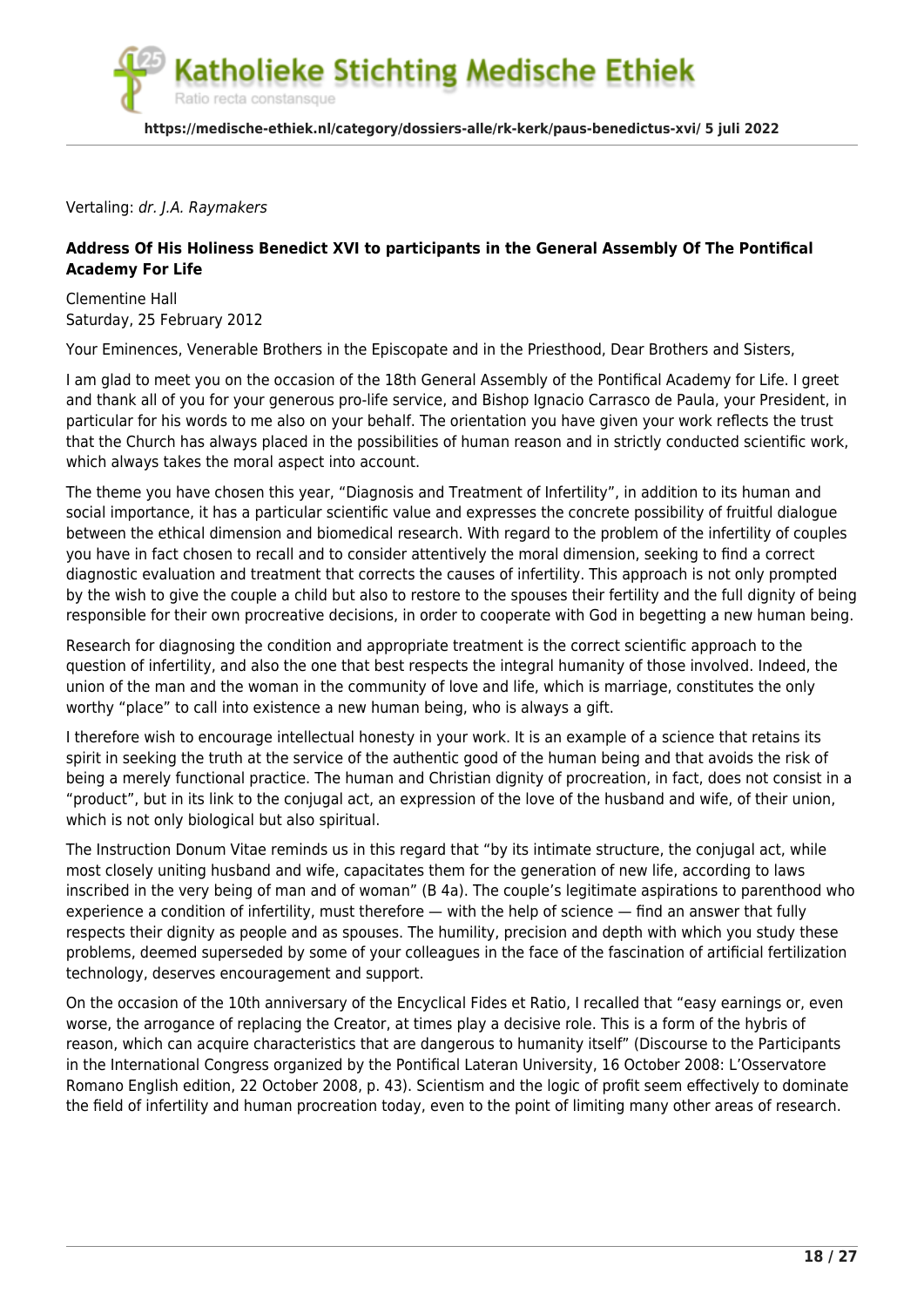

Ratio recta constansque

The Church pays great attention to the distress of infertile couples, she cares for them and for this very reason encourages medical research. Science, however, is not always able to respond positively to the desires of numerous couples. I would therefore like to remind spouses in a condition of infertility, that this does not thwart their matrimonial vocation. Spouses are always called by their baptismal and matrimonial vocation itself to cooperate with God in the creation of a new human life. The vocation to love is in fact a vocation to the gift of self, and this is a possibility that no physical condition can prevent. Therefore, whenever science finds no answer, the answer that gives light comes from Christ.

I would like to encourage all of you gathered here for these study days and who at times work in a medical and scientific context where the dimension of truth is obscured: persevere on the way on which you have set out with an intellectually honest science, fascinated by the constant search for the good of the human being. On your intellectual journey, do not disdain the dialogue with faith. I address to you the heartfelt appeal expressed in the Encyclical Deus Caritas Est: "if reason is to be exercised properly, it must undergo constant purification, since it can never be completely free of the danger of a certain ethical blindness caused by the dazzling effect of power and special interests…. Faith enables reason to do its work more effectively and to see its proper object more clearly" (n. 28).

On the other hand, the cultural matrix Christianity created — rooted in the affirmation of the existence of the Truth and of the intelligibility of the real in the light of the Supreme Truth — I mean, the cultural matrix — made possible in Medieval Europe the development of modern scientific knowledge, a knowledge that in previous cultures had remained only in embryo.

Distinguished scientists and all of you, members of the Academy engaged in promoting the life and dignity of the human person, may you always also bear in mind the fundamental cultural role you play in society and the influence you have in forming public opinion. My Predecessor, Bl. John Paul II, recalled that "scientists, therefore, precisely because they 'know more', are called to 'serve more'" (Discourse to the Pontifical Academy of Sciences, 11 November 2002: L'Osservatore Romano 20 November 2003, p. 4).

People trust in you who serve life, they trust in your commitment to support those in need of comfort and hope. Never give in to the temptation to treat the good of the person by reducing him or her to a mere technical problem! The conscience's indifference to the true and the good is a dangerous threat to authentic scientific progress.

I would like to conclude by renewing the hope that the Second Vatican Council addressed to men of thought and science: "Happy are those who, while possessing the truth, search more earnestly for it in order to renew it, deepen it, and transmit it to others" (Message to Men of Thought and Science, 8 December 1965: AAS 58 [1966], 12). With these hopes I impart the Apostolic Blessing to all of you present here and to your loved ones. Many thanks.

### **[Sta op, uw geloof heeft u gered](https://medische-ethiek.nl/sta-op-uw-geloof-heeft-u-gered/)**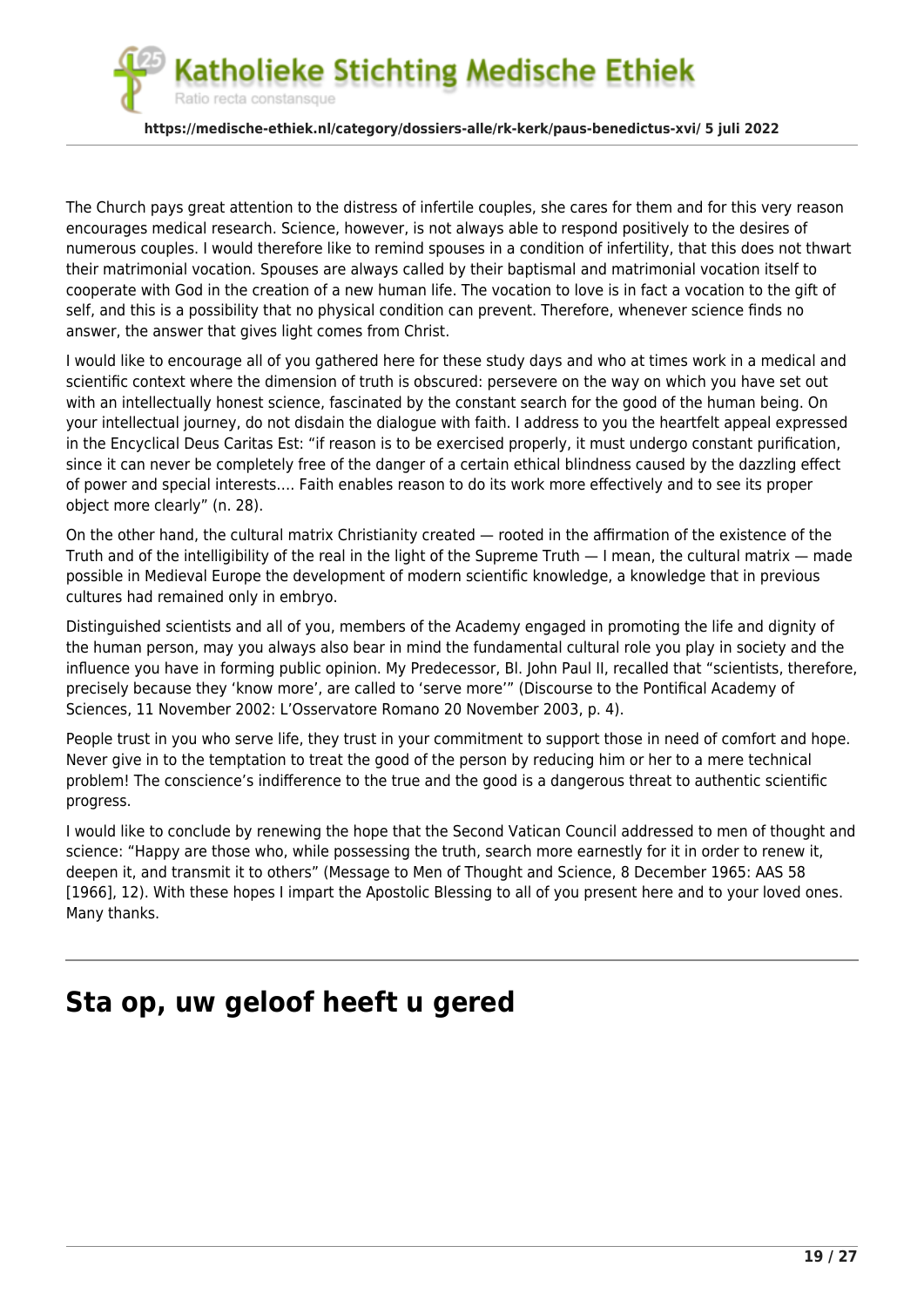

**Boodschap van de Heilige Vader bij gelegenheid van de twintigste Wereldziekendag** "Stand up and go; your faith has saved you" (Lk 17:19)



11 februari 2012 Paus Benedictus XVI

Dear Brothers and Sisters,

On the occasion of the World Day of the Sick, which we will celebrate on 11 February 2012, the Memorial of Our Lady of Lourdes, I wish to renew my spiritual closeness to all sick people who are in places of care or are looked after in their families, expressing to each one of them the solicitude and the affection of the whole Church. In the generous and loving welcoming of every human life, above all of weak and sick life, a Christian expresses an important aspect of his or her Gospel witness, following the example of Christ, who bent down before the material and spiritual sufferings of man in order to heal them.

1. This year, which involves the immediate preparations for the Solemn World Day of the Sick that will be celebrated in Germany on 11 February 2013 and will focus on the emblematic Gospel figure of the Good Samaritan (cf. Lk 10:29-37), I would like to place emphasis upon the "sacraments of healing", that is to say upon the sacrament of Penance and Reconciliation and that of the Anointing of the Sick, which have their natural completion in Eucharistic Communion.

The encounter of Jesus with the ten lepers, narrated by the Gospel of Saint Luke (cf. Lk 17:11-19), and in particular the words that the Lord addresses to one of them, "Stand up and go; your faith has saved you" (v. 19), help us to become aware of the importance of faith for those who, burdened by suffering and illness, draw near to the Lord. In their encounter with him they can truly experience that he who believes is never alone! God, indeed, in his Son, does not abandon us to our anguish and sufferings, but is close to us, helps us to bear them, and wishes to heal us in the depths of our hearts (cf. Mk 2:1-12).

The faith of the lone leper who, on seeing that he was healed, full of amazement and joy, and unlike the others, immediately went back to Jesus to express his gratitude, enables us to perceive that reacquired health is a sign of something more precious than mere physical healing, it is a sign of the salvation that God gives us through Christ; it finds expression in the words of Jesus: your faith has saved you. He who in suffering and illness prays to the Lord is certain that God's love will never abandon him, and also that the love of the Church, the extension in time of the Lord's saving work, will never fail. Physical healing, an outward expression of the deepest salvation, thus reveals the importance that man – in his entirety of soul and body – has for the Lord. Each sacrament, for that matter, expresses and actuates the closeness of God himself, who, in an absolutely freelygiven way, "touches us through material things … that he takes up into his service, making them instruments of the encounter between us and himself" (Homily, Chrism Mass, 1 April 2010). "The unity between creation and redemption is made visible. The sacraments are an expression of the physicality of our faith, which embraces the whole person, body and soul" (Homily, Chrism Mass, 21 April 2011).

The principal task of the Church is certainly proclaiming the Kingdom of God, "But this very proclamation must be a process of healing: 'bind up the broken-hearted' (Is 61:1)" (ibid.), according to the charge entrusted by Jesus to his disciples (cf. Lk 9:1-2; Mt 10:1,5-14; Mk 6:7-13). The tandem of physical health and renewal after lacerations of the soul thus helps us to understand better the "sacraments of healing".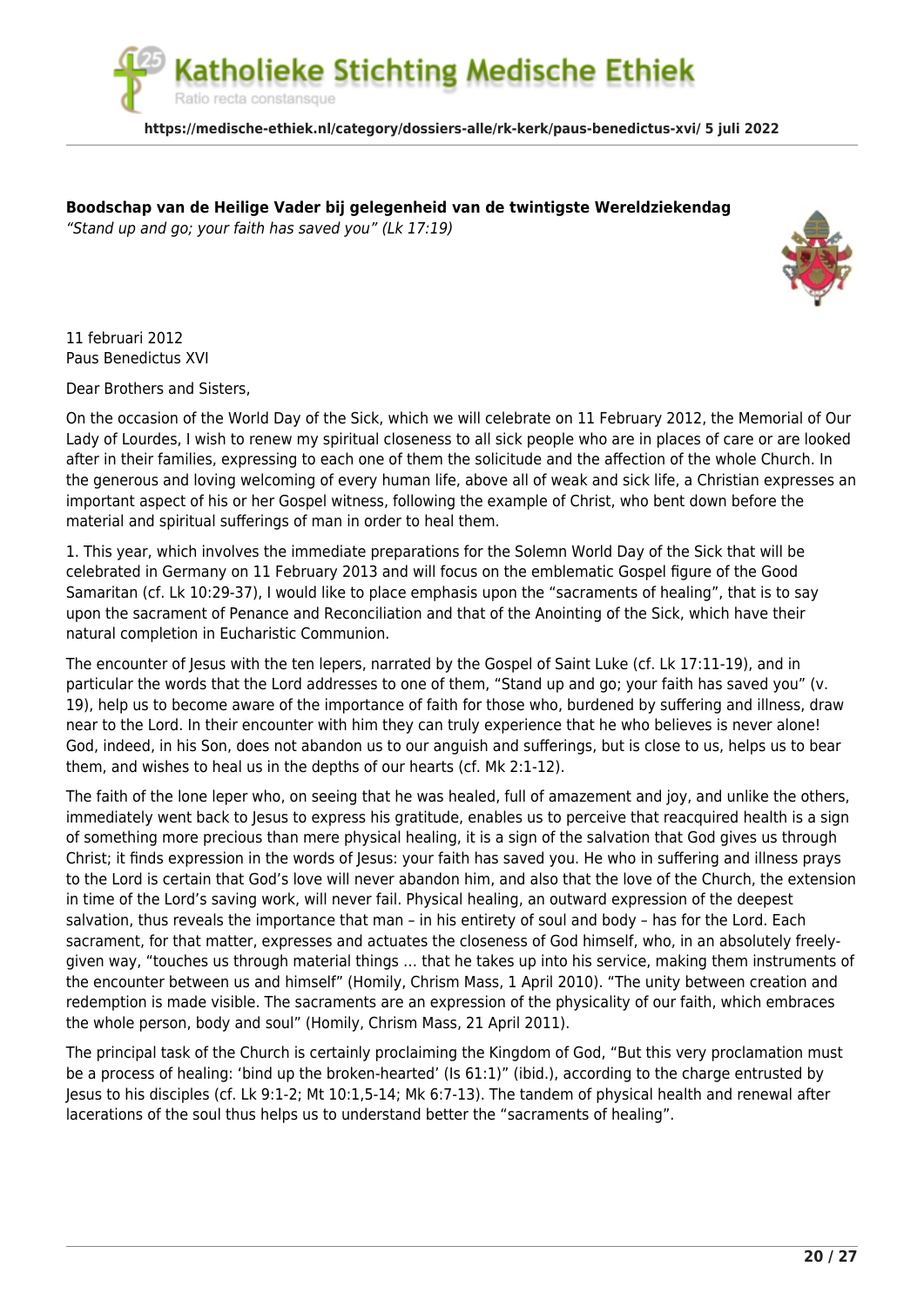Ratio recta constansque

**https://medische-ethiek.nl/category/dossiers-alle/rk-kerk/paus-benedictus-xvi/ 5 juli 2022**

2. The sacrament of Penance has often been at the centre of the reflection of the Church's Pastors, specifically because of its great importance in the journey of Christian life, given that "The whole power of the sacrament of Penance consists in restoring us to God's grace, and joining with him in an intimate friendship" (Catechism of the Catholic Church, 1468). The Church, in continuing to proclaim Jesus' message of forgiveness and reconciliation, never ceases to invite the whole of humanity to convert and to believe in the Gospel. She makes her own the call of the Apostle Paul: "So we are ambassadors for Christ, as if God were appealing through us. We implore you on behalf of Christ, be reconciled to God" (2 Cor 5:20). Jesus, during his life, proclaimed and made present the mercy of the Father. He came not to condemn but to forgive and to save, to give hope in the deepest darkness of suffering and sin, and to give eternal life; thus in the sacrament of Penance, in the "medicine of confession", the experience of sin does not degenerate into despair but encounters the Love that forgives and transforms (cf. John Paul II, Post-Synodal Apostolic Exhortation Reconciliatio et Paenitentia, 31).

God, "rich in mercy" (Eph 2:4), like the father in the Gospel parable (cf. Lk 15:11-32), does not close his heart to any of his children, but waits for them, looks for them, reaches them where their rejection of communion imprisons them in isolation and division, and calls them to gather around his table, in the joy of the feast of forgiveness and reconciliation. A time of suffering, in which one could be tempted to abandon oneself to discouragement and hopelessness, can thus be transformed into a time of grace so as to return to oneself, and like the prodigal son of the parable, to think anew about one's life, recognizing its errors and failures, longing for the embrace of the Father, and following the pathway to his home. He, in his great love, always and everywhere watches over our lives and awaits us so as to offer to every child that returns to him the gift of full reconciliation and joy.

3. From a reading of the Gospels it emerges clearly that Jesus always showed special concern for sick people. He not only sent out his disciples to tend their wounds (cf. Mt 10:8; Lk 9:2; 10:9) but also instituted for them a specific sacrament: the Anointing of the Sick. The Letter of James attests to the presence of this sacramental act already in the first Christian community (cf. 5:14-16): by the Anointing of the Sick, accompanied by the prayer of the elders, the whole of the Church commends the sick to the suffering and glorified Lord so that he may alleviate their sufferings and save them; indeed she exhorts them to unite themselves spiritually to the passion and death of Christ so as to contribute thereby to the good of the People of God.

This sacrament leads us to contemplate the double mystery of the Mount of Olives, where Jesus found himself dramatically confronted by the path indicated to him by the Father, that of his Passion, the supreme act of love; and he accepted it. In that hour of tribulation, he is the mediator, "bearing in himself, taking upon himself the sufferings and passion of the world, transforming it into a cry to God, bringing it before the eyes and into the hands of God and thus truly bringing it to the moment of redemption" (Lectio Divina, Meeting with the Parish Priests of Rome, 18 February 2010). But "the Garden of Olives is also the place from which he ascended to the Father, and is therefore the place of redemption … This double mystery of the Mount of Olives is also always 'at work' within the Church's sacramental oil … the sign of God's goodness reaching out to touch us" (Homily, Chrism Mass, 1 April 2010). In the Anointing of the Sick, the sacramental matter of the oil is offered to us, so to speak, "as God's medicine … which now assures us of his goodness, offering us strength and consolation, yet at the same time points beyond the moment of the illness towards the definitive healing, the resurrection (cf. Jas 5:14)" (ibid.).

This sacrament deserves greater consideration today both in theological reflection and in pastoral ministry among the sick. Through a proper appreciation of the content of the liturgical prayers that are adapted to the various human situations connected with illness, and not only when a person is at the end of his or her life (cf. Catechism of the Catholic Church, 1514), the Anointing of the Sick should not be held to be almost "a minor sacrament" when compared to the others. Attention to and pastoral care for sick people, while, on the one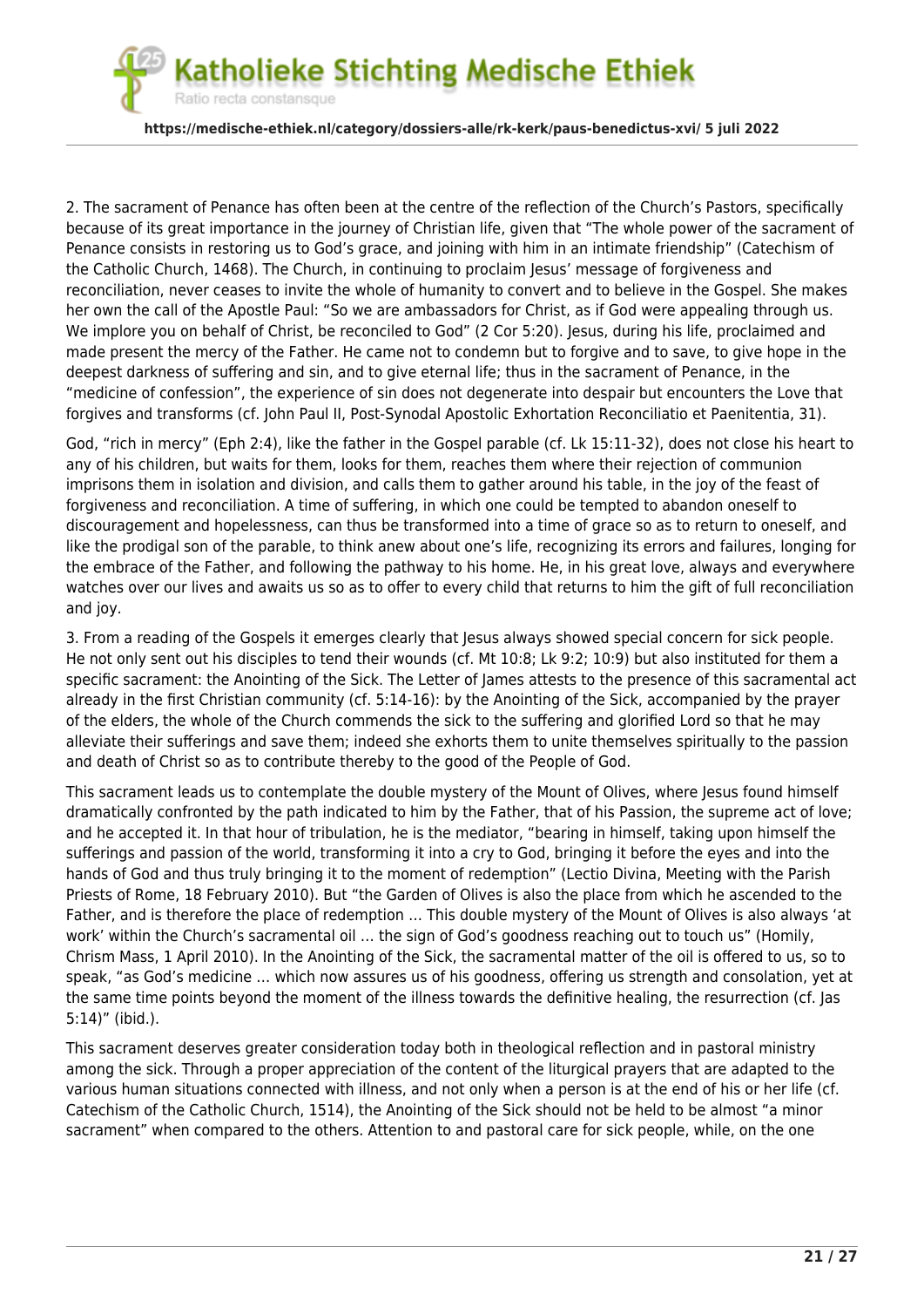atholieke Stichting Medische Ethiek Ratio recta constansque **https://medische-ethiek.nl/category/dossiers-alle/rk-kerk/paus-benedictus-xvi/ 5 juli 2022**

hand, a sign of God's tenderness towards those who are suffering, on the other brings spiritual advantage to priests and the whole Christian community as well, in the awareness that what is done to the least, is done to Jesus himself (cf. Mt 25:40).

4. As regards the "sacraments of healing", Saint Augustine affirms: "God heals all your infirmities. Do not be afraid, therefore, all your infirmities will be healed … You must only allow him to cure you and you must not reject his hands" (Exposition on Psalm 102, 5; PL 36, 1319-1320). These are precious instruments of God's grace which help a sick person to conform himself or herself ever more fully to the mystery of the death and resurrection of Christ. Together with these two sacraments, I would also like to emphasize the importance of the Eucharist. Received at a time of illness, it contributes in a singular way to working this transformation, associating the person who partakes of the Body and Blood of Christ to the offering that he made of himself to the Father for the salvation of all. The whole ecclesial community, and parish communities in particular, should pay attention to guaranteeing the possibility of frequently receiving Holy Communion, to those people who, for reasons of health or age, cannot go to a place of worship. In this way, these brothers and sisters are offered the possibility of strengthening their relationship with Christ, crucified and risen, participating, through their lives offered up for love of Christ, in the very mission of the Church. From this point of view, it is important that priests who offer their discreet work in hospitals, in nursing homes and in the homes of sick people, feel they are truly "'ministers of the sick', signs and instruments of Christ's compassion who must reach out to every person marked by suffering" (Message for the XVIII World Day of the Sick, 22 November 2009).

Becoming conformed to the Paschal Mystery of Christ, which can also be achieved through the practice of spiritual Communion, takes on a very particular meaning when the Eucharist is administered and received as Viaticum. At that stage in life, these words of the Lord are even more telling: "Whoever eats my flesh and drinks my blood has eternal life, and I will raise him on the last day" (Jn 6:54). The Eucharist, especially as Viaticum, is – according to the definition of Saint Ignatius of Antioch – "medicine of immortality, the antidote for death" (Letter to the Ephesians, 20: PG 5, 661); the sacrament of the passage from death to life, from this world to the Father, who awaits everyone in the celestial Jerusalem.

5. The theme of this Message for the Twentieth World Day of the Sick, "Stand up and go; your faith has saved you", also looks forward to the forthcoming Year of Faith which will begin on 11 October 2012, a propitious and valuable occasion to rediscover the strength and beauty of faith, to examine its contents, and to bear witness to it in daily life (cf. Apostolic Letter Porta Fidei, 11 October 2011). I wish to encourage sick people and the suffering always to find a safe anchor in faith, nourished by listening to the Word of God, by personal prayer and by the sacraments, while I invite pastors to be increasingly ready to celebrate them for the sick. Following the example of the Good Shepherd and as guides of the flocks entrusted to them, priests should be full of joy, attentive to the weakest, the simple and sinners, expressing the infinite mercy of God with reassuring words of hope (cf. Saint Augustine, Letter 95, 1: PL 33, 351-352).

To all those who work in the field of health, and to the families who see in their relatives the suffering face of the Lord Jesus, I renew my thanks and that of the Church, because, in their professional expertise and in silence, often without even mentioning the name of Christ, they manifest him in a concrete way (cf. Homily, Chrism Mass, 21 April 2011).

To Mary, Mother of Mercy and Health of the Sick, we raise our trusting gaze and our prayer; may her maternal compassion, manifested as she stood beside her dying Son on the Cross, accompany and sustain the faith and the hope of every sick and suffering person on the journey of healing for the wounds of body and spirit!

I assure you all of a remembrance in my prayers, and I bestow upon each one of you a special Apostolic Blessing.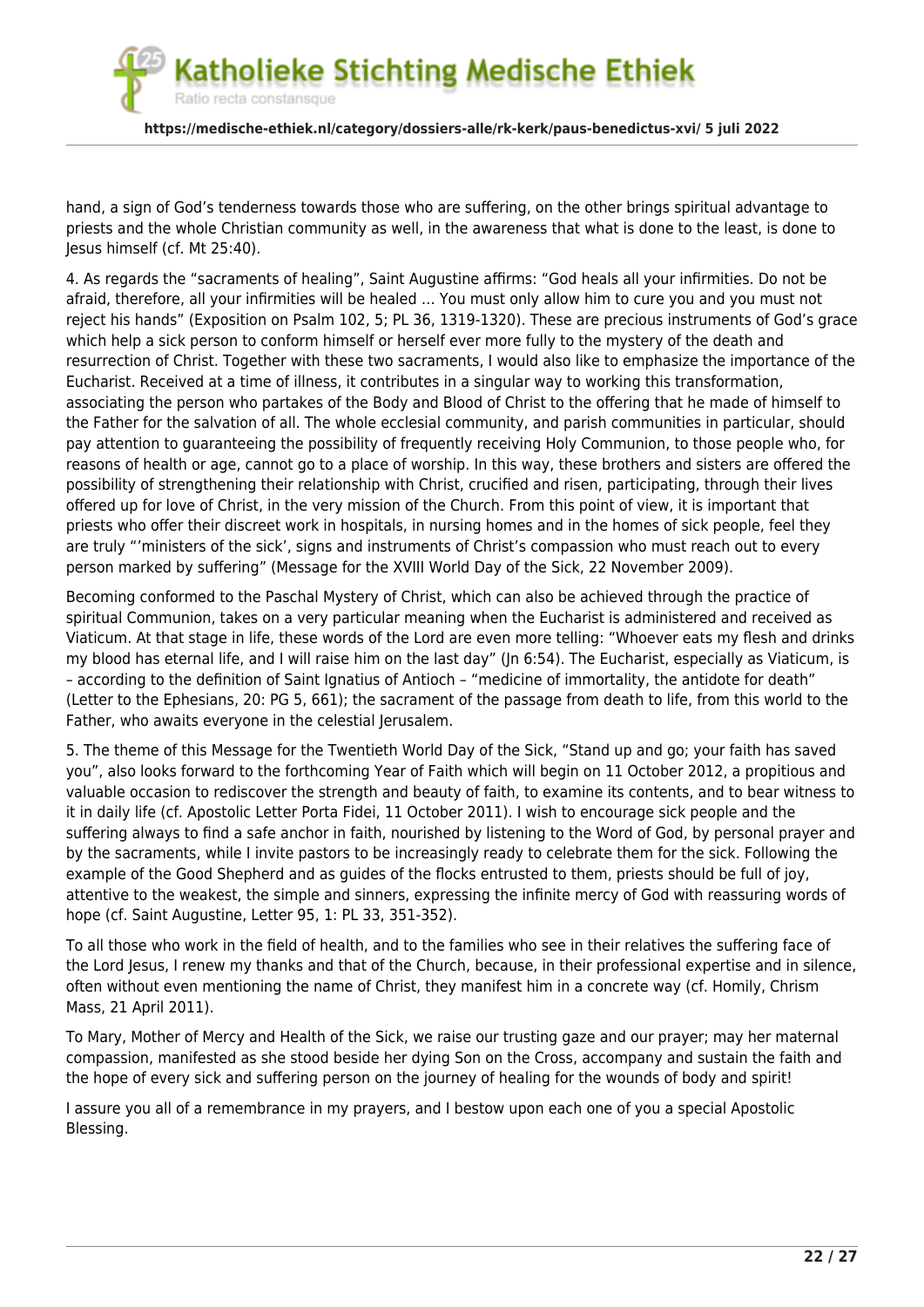

From the Vatican, 20 November 2011, Solemnity of our Lord Jesus Christ, Universal King.

## **[Geloof en rede in het kader van nieuwe evangelisatie](https://medische-ethiek.nl/geloof-en-rede-in-het-kader-van-nieuwe-evangelisatie/)**

**Tot de Bisschoppen uit de Verenigde Staten (regio IV-VI) tijdens hun bezoek "Ad Limina**



19 januari 2012 Paus Benedictus XVI

Dierbare broeders Bisschoppen,

Van harte groet ik u allen en bid dat deze pelgrimage van spirituele vernieuwing en verdieping van de gemeenschap het geloof en de inzet zal bevestigen van uw taak als herder van de Kerk in de Verenigde Staten van Amerika. Zoals u weet, is het mijn bedoeling om in de loop van dit jaar met u enkele spirituele en culturele uitdagingen van de nieuwe evangelisatie te overwegen.

Een van de meest gedachtenisvolle aspecten van mijn pastorale bezoek aan de Verenigde Staten was de mogelijkheid die het mij gaf na te denken over de historische ervaring van godsdienstvrijheid in Amerika en meer in het bijzonder de relatie tussen geloof en cultuur. Aan iedere cultuur ligt ten grondslag, bewust of onbewust, de consensus over de werkelijkheid van de natuur en het morele goed, en dus over de condities van de menselijke ontwikkeling. In Amerika was deze consensus, zoals het is vastgelegd in de oprichtingsdocumenten, gebaseerd in een visie op de wereld niet alleen door geloof gevormd maar ook in een toewijding aan bepaalde ethische principes voortkomen uit de natuur en de God van de natuur. Tegenwoordig is deze consensus aanmerkelijk geërodeerd ten gevolge van de krachtige culturele bewegingen die niet alleen tegen de kern van de morele leer van de Joods-christelijke traditie zijn, maar toenemend vijandig tegen het Christendom op zich.

Wat haar betreft is de Kerk van de Verenigde Staten geroepen om, gewenst of ongewenst, het Evangelie verkondigt, hetgeen niet alleen een onveranderde morele waarheid voorstelt, maar het juist voorstelt als de sleutel voor menselijk geluk en sociale vooruitgang. (1) In de mate dat enkele culturele ontwikkelingen elementen bevatten die de verkondiging van deze waarheden zouden beknotten, ofwel door het beperken binnen de grenzen van de louter wetenschappelijke rationaliteit, dan wel door het te onderdrukken in de naam van de politieke macht of regel van de meerderheid, zij vertegenwoordigen niet alleen een bedreiging van het christelijk geloof, maar ook de mensheid zelf en tot in de diepste waarheid over ons bestaan en de ultieme roeping, onze relatie met God. Wanneer een cultuur probeert de dimensies van het ultieme mysterie te onderdrukken en de deur sluit voor de transcendente waarheid, wordt het onvermijdelijk verarmd en valt ten prooi aan, zoals wijlen Paus Johannes Paulus II zo duidelijk zag, de reductionistische en totalitaire kijk op de menselijke persoon en de aard van de samenleving.

Met haar lange traditie van respect voor de juiste relatie tussen geloof en rede, heeft de Kerk een cruciale rol te spelen in het weerstaan van de culturele tendensen, welke de idee aanmoedigt, op basis van een extreem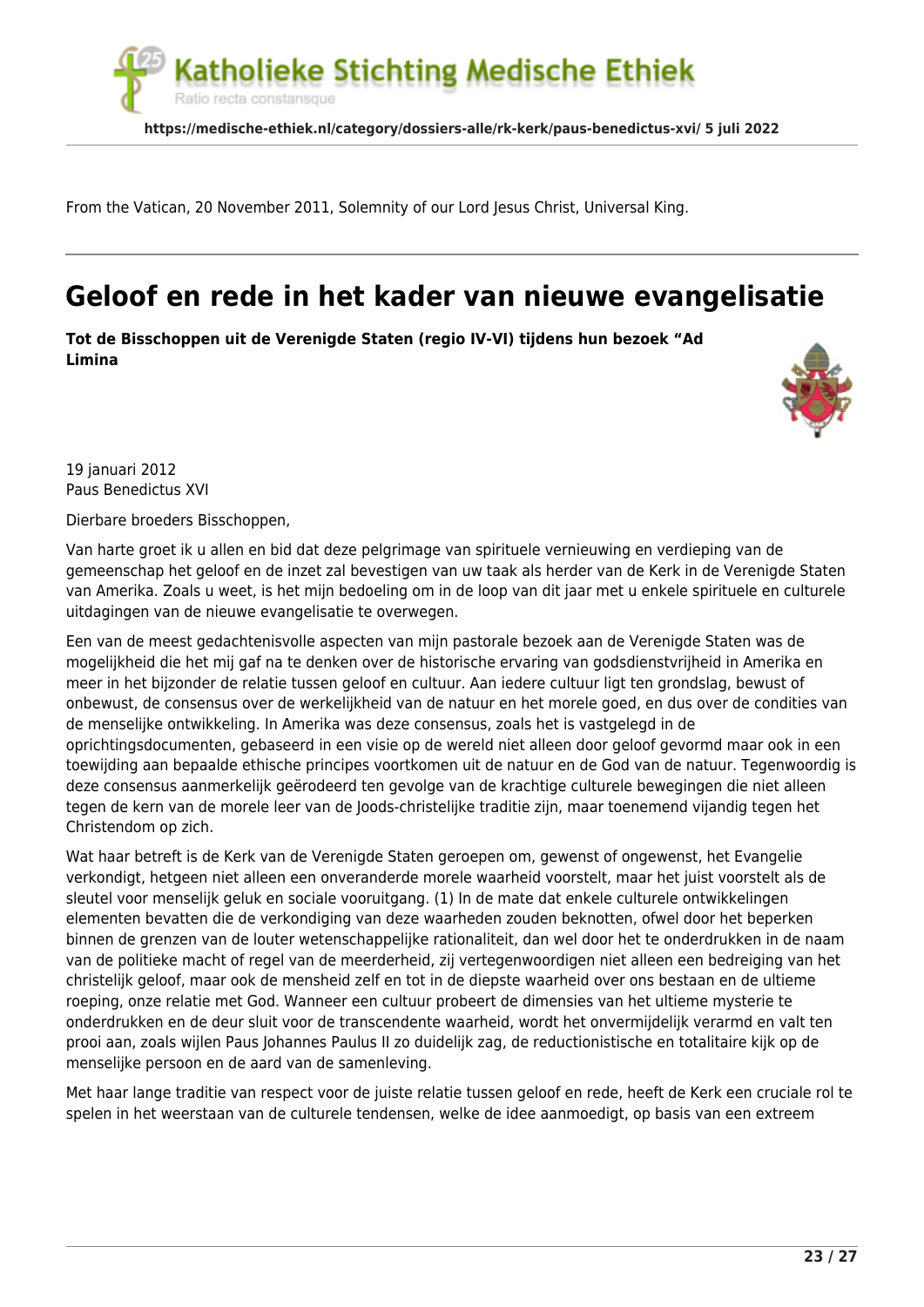

Ratio recta constansque

individualisme, dat vrijheid losstaat van morele waarheid. Onze traditie gaat niet uit van een blind geloof, maar van een rationeel perspectief dat gekoppeld is aan onze inzet om een authentieke, rechtvaardige, menselijke en welvarende samenleving op te bouwen met onze ultieme zekerheid dat de kosmos vervuld is van een innerlijke logica die toegankelijk is voor de menselijke rede. De verdediging van de Kerk van een morele beredenering, op basis van de natuurlijke wet, is gegrondvest op haar overtuiging dat deze wet geen bedreiging is van onze vrijheid, maar eerder een "taal", die ons in staat stelt onszelf en de waarheid van ons zijn te begrijpen, en een meer rechtvaardige en humane wereld vorm te geven. Ze biedt daarom haar morele leer als boodschap aan, niet van dwang, maar van vrijheid, en als basis om een veilige toekomst te bouwen.

De getuigenis van de Kerk is dan van nature publiek: zij zoekt te overtuigen door rationele argumenten voor te stellen in het publieke debat. De legitieme scheiding van Kerk en Staat kan niet aangewend worden als middel om de Kerk te laten zwijgen over bepaalde onderwerpen, maar ook niet dat de Staat mag kiezen om niet deel te nemen, of om ingezet te worden door stemmen van toegewijde gelovigen in het bepalen van de waarden die vorm zullen geven aan de toekomst van de natie.

In het kader van deze overwegingen is het noodzakelijk dat de gehele Katholieke gemeenschap van Amerika zich is gaan realiseren welke ernstige gevaren voor de getuigenis van de Kerk van haar publieke moraal wordt gevormd door een radicaal secularisme, dat steeds meer uiting vindt op politieke en culturele terreinen. De ernst van deze bedreiging moet op iedere niveau van het kerkelijk leven helder voor ogen staan. Een bijzondere zorg zijn de bepaalde pogingen om één van de meest gekoesterde Amerikaanse vrijheden te beperken, namelijk de godsdienstvrijheid. Velen van u hebben aangegeven dat gerichte acties zijn ondernomen om het recht van gewetensbezwaren te beperken voor Katholieke personen instellingen met betrekking tot medewerking aan intrinsieke kwade praktijken. Anderen hebben mij gesproken over de zorgwekkende tendens om godsdienstvrijheid te beperken tot alleen de vrijheid van vieringen zonder waarborgen voor het respect voor gewetensvrijheid.

Hier opnieuw zien we de noodzaak voor een toegewijde, mondige en goed gevormde Katholieke leken begiftigd met een sterk kritische zin versus de dominante cultuur en met de moed om zich te weer te stellen tegen een reductief secularisme, dat ernaar streeft om de wettige deelname van de Kerk aan het publieke debat over de toekomst van de Amerikaanse gemeenschap te ontnemen. De voorbereiding van overtuigde leken leiders en de presentatie van een overtuigende uiting van de christelijke visie op de mens en samenleving blijft de belangrijkste taak van de Kerk in uw land. Als essentiële onderdelen van de nieuwe evangelisatie moeten deze zorgen de visie en doelstellingen van catechetische programma's zijn op alle niveaus.

In dit verband spreek ik mijn waardering uit voor uw inspanningen om de contacten te behouden met Katholieken, die betrokken zijn bij het politieke leven, en om hen te helpen begrijpen dat zij een persoonlijke verantwoordelijkheid hebben om publiek getuigenis af te leggen van hun geloof, in het bijzonder met betrekking tot de grote morele problemen van onze tijd: respect voor Gods gave van het leven, de bescherming van de menselijke waardigheid en het bevorderen van authentieke mensenrechten. Zoals het Concilie heeft aangegeven, en hetgeen ik heb willen herhalen tijdens mijn pastorale reis, moet het respect voor de rechtvaardige autonomie van de seculiere omgeving ook rekening houden met de waarheid dat er geen wereldse werkelijkheden zijn die los gezien kunnen worden van de Schepper en Zijn heerschappij. (2) Zonder twijfel dat een meer consistent getuigenis van de kant van de Amerikaanse Katholieken over hun diepste overtuigingen een belangrijke bijdrage zal leveren aan een vernieuwing van de samenleving als geheel.

Dierbare broeders Bisschoppen, in deze korte opmerkingen heb ik willen ingaan op een aantal van de dringende onderwerpen die in uw dienst aan het Evangelie en hun betekenis voor de evangelisatie van de Amerikaanse cultuur van belang zijn. Niemand die deze problemen realistisch bekijkt kan voorbij gaan aan de echte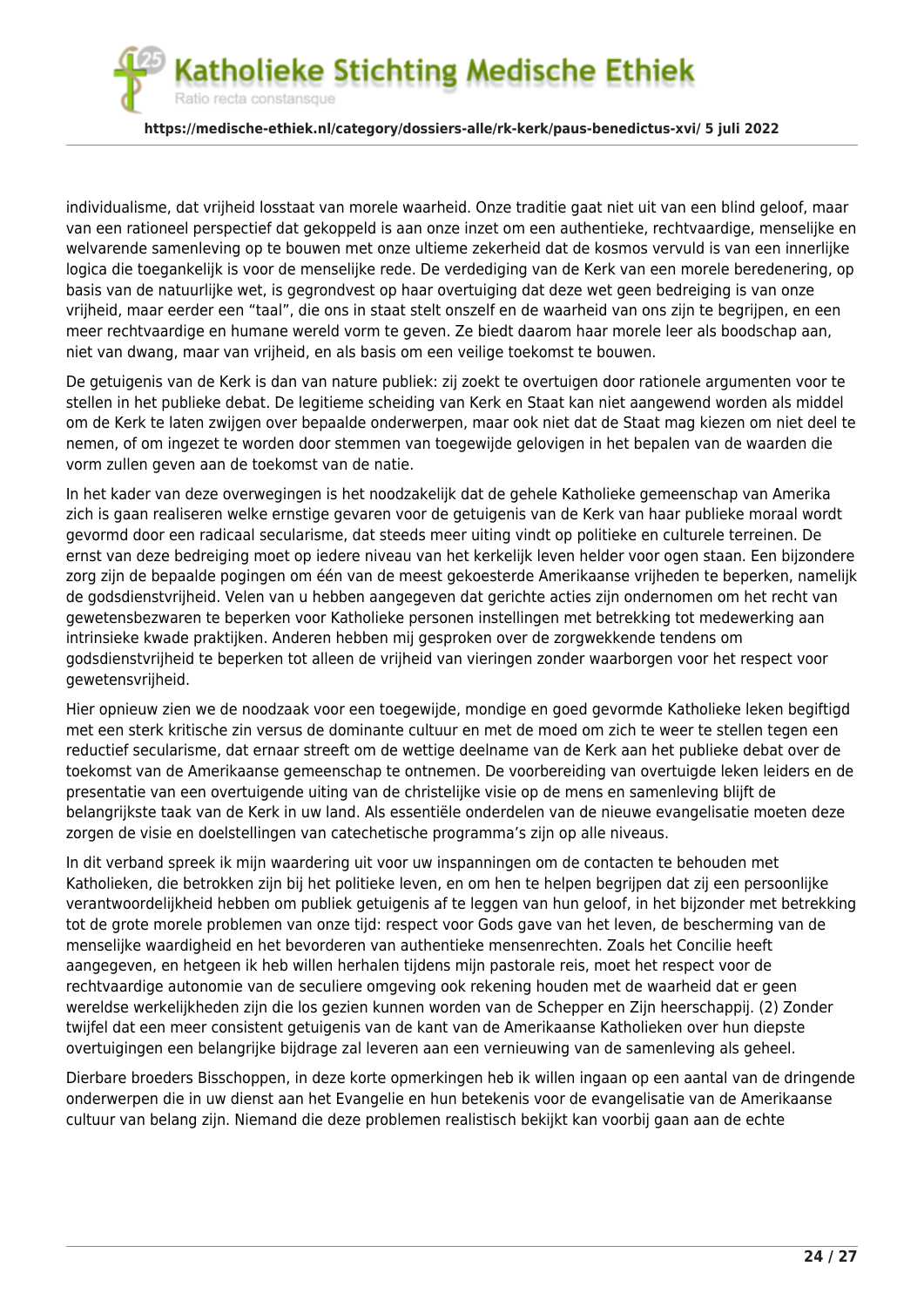**https://medische-ethiek.nl/category/dossiers-alle/rk-kerk/paus-benedictus-xvi/ 5 juli 2022**

problemen waar de Kerk op het moment mee te maken heeft. Maar uit het geloof kunnen we moed putten voor een groeiend bewustzijn voor de noodzaak om de burgerlijke orde duidelijk geworteld te houden in de Joodschristelijke traditie, maar ook uit de belofte die door de nieuwe generatie van Katholieken wordt geboden, die door hun ervaring en overtuiging een beslissende rol zullen hebben in de vernieuwing van de aanwezigheid van de Kerk en het getuigen in de Amerikaanse samenleving. De hoop die deze "tekenen des tijds" ons geven is op zichzelf een reden om onze inspanningen te vernieuwen om de intellectuele en morele middelen van de gehele Katholieke gemeenschap te mobiliseren ten dienste van de evangelisatie van de Amerikaanse cultuur en te bouwen aan de beschaving van liefde. Met grote genegenheid beveel ik u allen, en de aan uw zorg toevertrouwde kudde, aan de gebeden van Maria, de Moeder van Hoop, en van harte schenk ik u mijn Apostolische zegen als een belofte van genade en vrede in Jezus Christus, onze Heer.

#### **Noten**

1. Vgl. 2e Vaticaans Concilie, Constitutie, Over de Kerk in de wereld van deze tijd, Gaudium et Spes (7 dec 1965), 10

2. Vgl. 2e Vaticaans Concilie, Constitutie, Over de Kerk in de wereld van deze tijd, Gaudium et Spes (7 dec 1965), 36

#### Overgenomen met toestemming van [RK Documenten.nl](https://www.rkdocumenten.nl/rkdocs/)

Ratio recta constansque

[Bekijk dit document in de context van andere R.K. documenten op de website van RK Documenten.nl](http://www.rkdocumenten.nl/rkdocs/index.php?mi=600&doc=4469)

## **[Hedonisme bedreigt moraal](https://medische-ethiek.nl/hedonisme-bedreigt-moraal/)**

**Homilie tijdens het pastorale bezoek aan het bisdom San Marino-Montefeltro**



19 Juni 2011 Paus Benedictus XVI

Dear Brothers and Sisters,

Great is my joy at being a able to break with you the bread of the Word of God and of the Eucharist and to address to you, dear people of San Marino, my most cordial greeting. My special thoughts go to the Captains Regent and to the other political and civil authorities present at this Eucharistic celebration. I greet with affection your pastor, Bishop Luigi Negri, whom I thank for his courteous words and, with him, I greet all the priests and faithful of the Diocese of San Marino-Montefeltro; I greet each one of you and express my heartfelt gratitude for the cordiality and affection with which you have welcomed me. I have come to share with you the joys and hopes, efforts and duties, ideals and aspirations of this diocesan community. I know that you are not without difficulties, problems and concerns here. I want to assure you all that I am close to you and remember you in prayer, and I encourage you to persevere in bearing witness to the human and Christian values that are so deeply rooted in the faith and history of this territory and its people, with its granitic faith of which the Bishop spoke.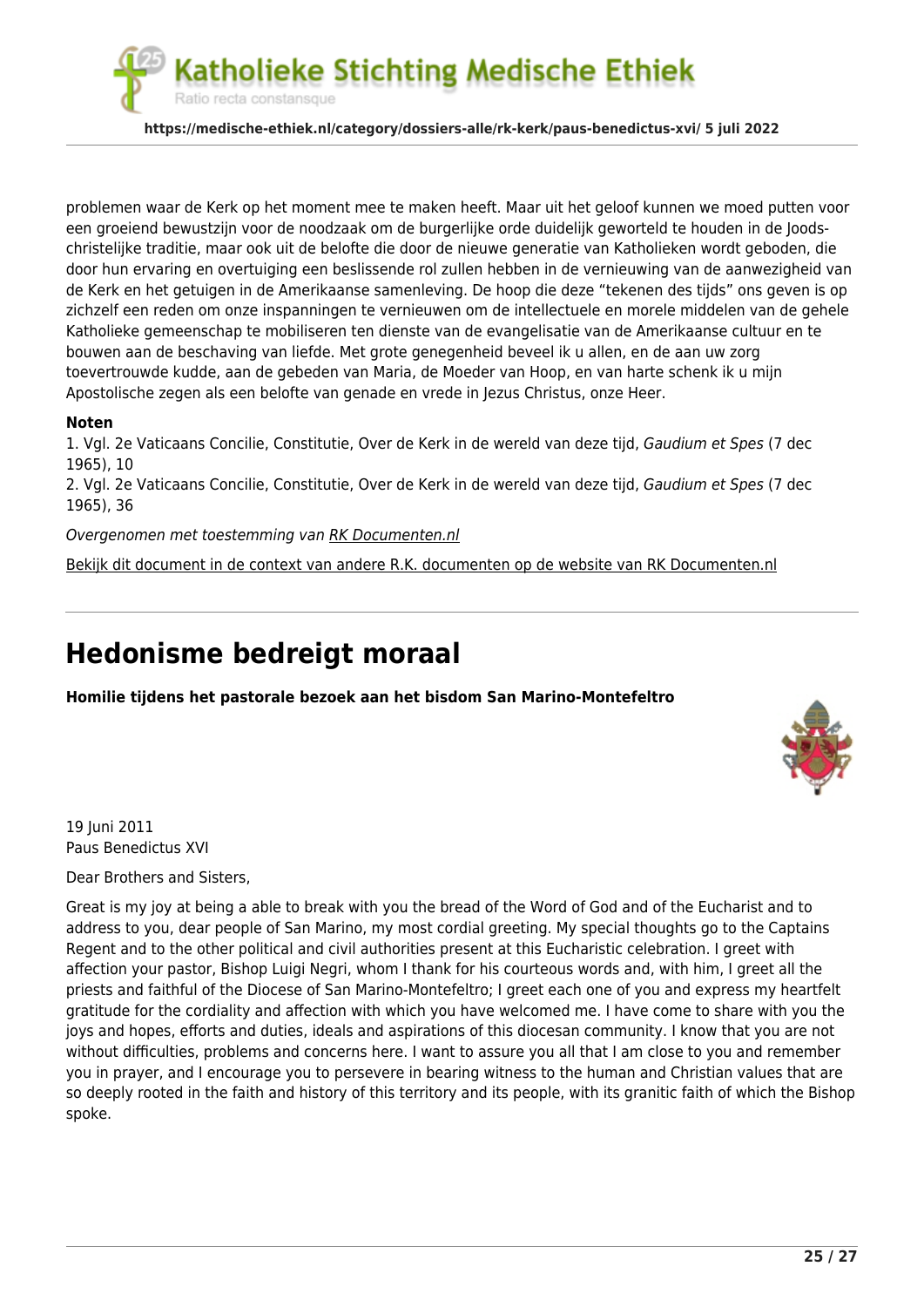#### **https://medische-ethiek.nl/category/dossiers-alle/rk-kerk/paus-benedictus-xvi/ 5 juli 2022**

Ratio recta constansque

Today we are celebrating the Feast of the Blessed Trinity, the Feast of God, of the centre of our faith: God the Father, Son and Holy Spirit. When one thinks of the Trinity, one usually thinks of the aspect of the mystery: they are Three and they are One, one God in three Persons. Actually God in his greatness cannot be anything but a mystery for us, yet he revealed himself. We can know him in his Son and thus also know the Father and the Holy Spirit. Instead today's Liturgy draws our attention not so much to this mystery as to the reality of love that is contained in this first and supreme mystery of our faith. The Father, the Son and the Holy Spirit are one because God is love and love is an absolute life-giving force; the unity created by love is a unity greater than a purely physical unity. The Father gives everything to the Son; the Son receives everything from the Father with gratitude; and the Holy Spirit is the fruit of this mutual love of the Father and the Son. The texts of today's Mass speak of God and thus speak of love; they do not dwell so much on the three Persons, but rather on love which is the substance and, at the same time, the unity and trinity.

The first passage that we heard, taken from the Book of Exodus and which I dwelt on at a recent Wednesday catechesis, is surprising because the revelation of God's love comes after a very serious sin of the people. They had hardly concluded the oath of the Covenant which they took at Mount Sinai, and already the people were disloyal. In Moses' prolonged absence, the people said: "but where has this Moses gone, where is his God?" and they asked Aaron to create a god who would be visible, accessible and controllable, within the reach of man instead of this mysterious, invisible and distant God. Aaron complied and made a golden calf. Coming down from Sinai, Moses saw what had happened and broke the tablets of the Covenant which was already broken, shattered, two stones on which were written the "Ten Words", the concrete contents of the agreement with God. It looked as if all was lost, the friendship, immediately and from the outset, was broken. Yet, despite this most grievous sin of the people, through Moses' intercession God chose to forgive them and invited Moses to climb the mountain once again to receive anew his law, the Ten Commandments, and to renew the pact. Moses then asked God to reveal himself, to allow him to see his face. However, God did not show his face, but rather revealed his being, full of goodness, with these words: "The Lord, the Lord, a merciful and gracious God, slow to anger, abounding in steadfast love and faithfulness" (Ex 34:6). This is the Face of God. This self-definition of God expresses his merciful love: a love that triumphs over sin, covers it, eliminates it. We can always be sure of this goodness which does not abandon us. There can be no clearer revelation. We have a God who refuses to destroy sinners and wants to show his love in an even more profound and surprising way to sinners themselves, in order to always offer them the possibility of conversion and forgiveness.

The Gospel completes this revelation, we heard in the First Reading, because it indicates the point to which God has shown his mercy. John the Evangelist refers to these words of Jesus: "For God so loved the world that he gave his only Son, so that whoever believes in him should not perish but have eternal life" (3:16). In the world there is evil, there is selfishness, there is wickedness, and God could come to judge this world, to destroy evil, to punish those who work in darkness. Instead, he shows his love for the world and for men and women, despite their sin, and sends what is most precious to him: his Only-Begotten Son. Not only does God send him, but he gives him as a gift to the world. Jesus is the Son of God who was born for us, who lived for us, who healed the sick, forgave sins and welcomed everyone. Responding to the love that comes from the Father, the Son gave his own life for us: on the cross God's merciful love reaches its highest expression. And it is on the cross that the Son of God obtains for us participation in eternal life that is communicated to us with the gift of the Holy Spirit. Thus, in the mystery of the cross, the three divine Persons are present: the Father, who gives his Only-Begotten Son for the salvation of the world; the Son, who totally fulfils the Father's plan; the Holy Spirit — poured out by Jesus at the moment of his death — who comes to make us participants in divine life, to transform our existence so that it may be enlivened by divine love.

Dear brothers and sisters, faith in the Trinitarian God has characterized this Church of San Marino-Montefeltro,